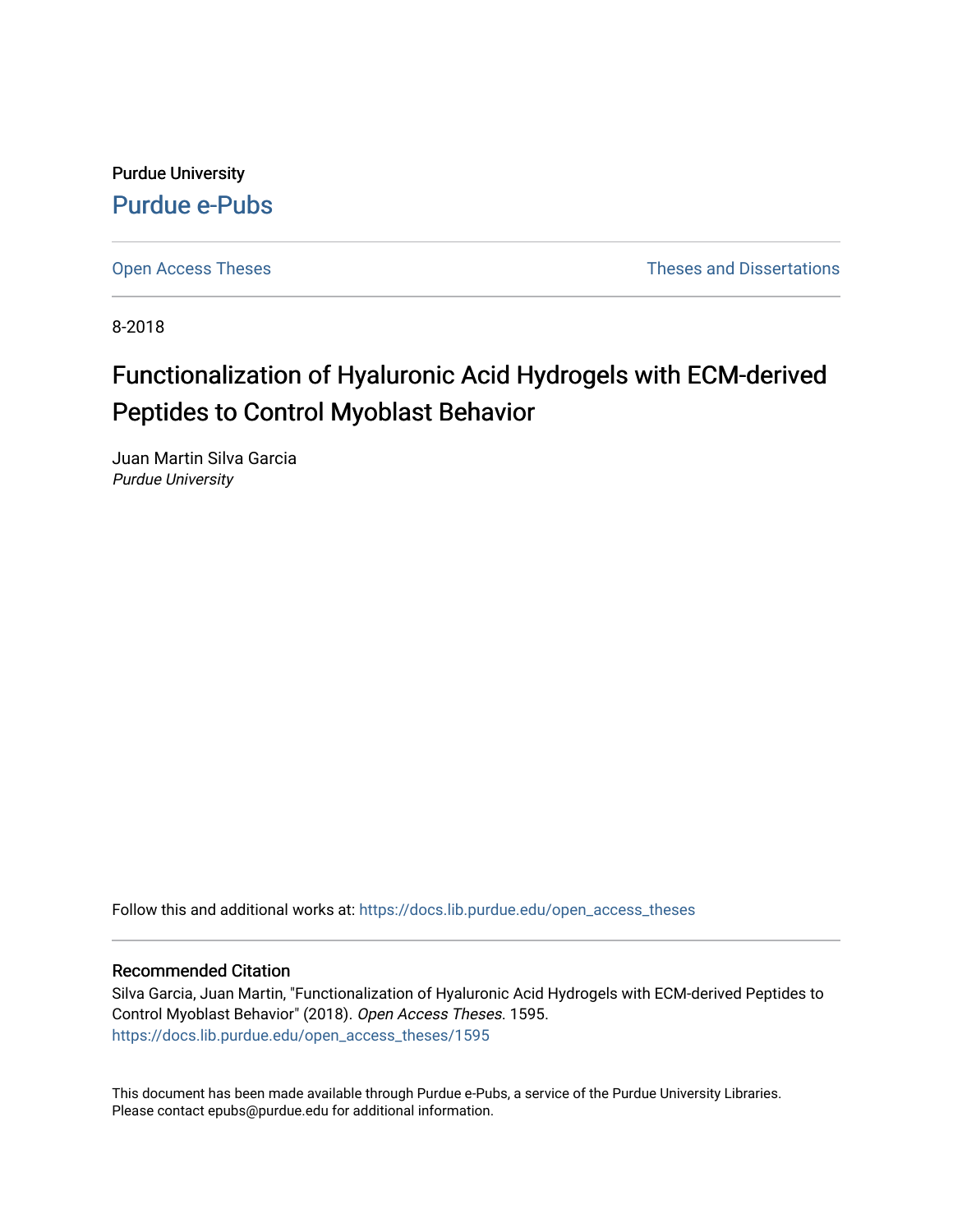# **FUNCTIONALIZATION OF HYALURONIC ACID HYDROGELS WITH ECM-DERIVED PEPTIDES TO CONTROL MYOBLAST BEHAVIOR**

by

**Juan Martin Silva Garcia**

### **A Thesis**

*Submitted to the Faculty of Purdue University In Partial Fulfillment of the Requirements for the degree of*

**Master of Science in Biomedical Engineering**



Weldon School of Biomedical Engineering West Lafayette, Indiana August 2018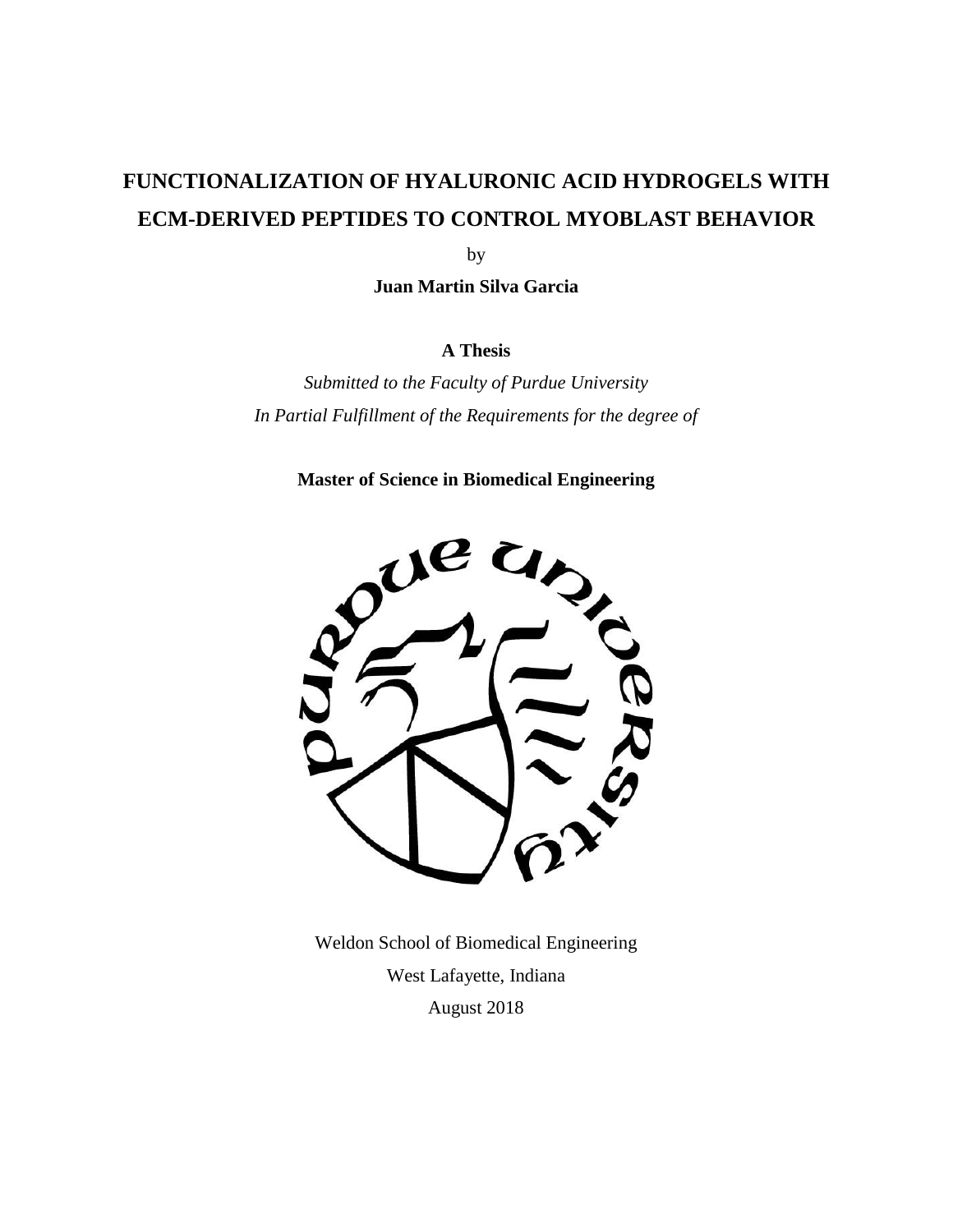# **THE PURDUE UNIVERSITY GRADUATE SCHOOL STATEMENT OF COMMITTEE APPROVAL**

Dr. Sarah Calve, Chair

Department of Biomedical Engineering

Dr. Alyssa Panitch

Department of Biomedical Engineering

Dr. Luis Solorio

Department of Biomedical Engineering

### **Approved by:**

Dr. George R. Wodicka Head of the Graduate Program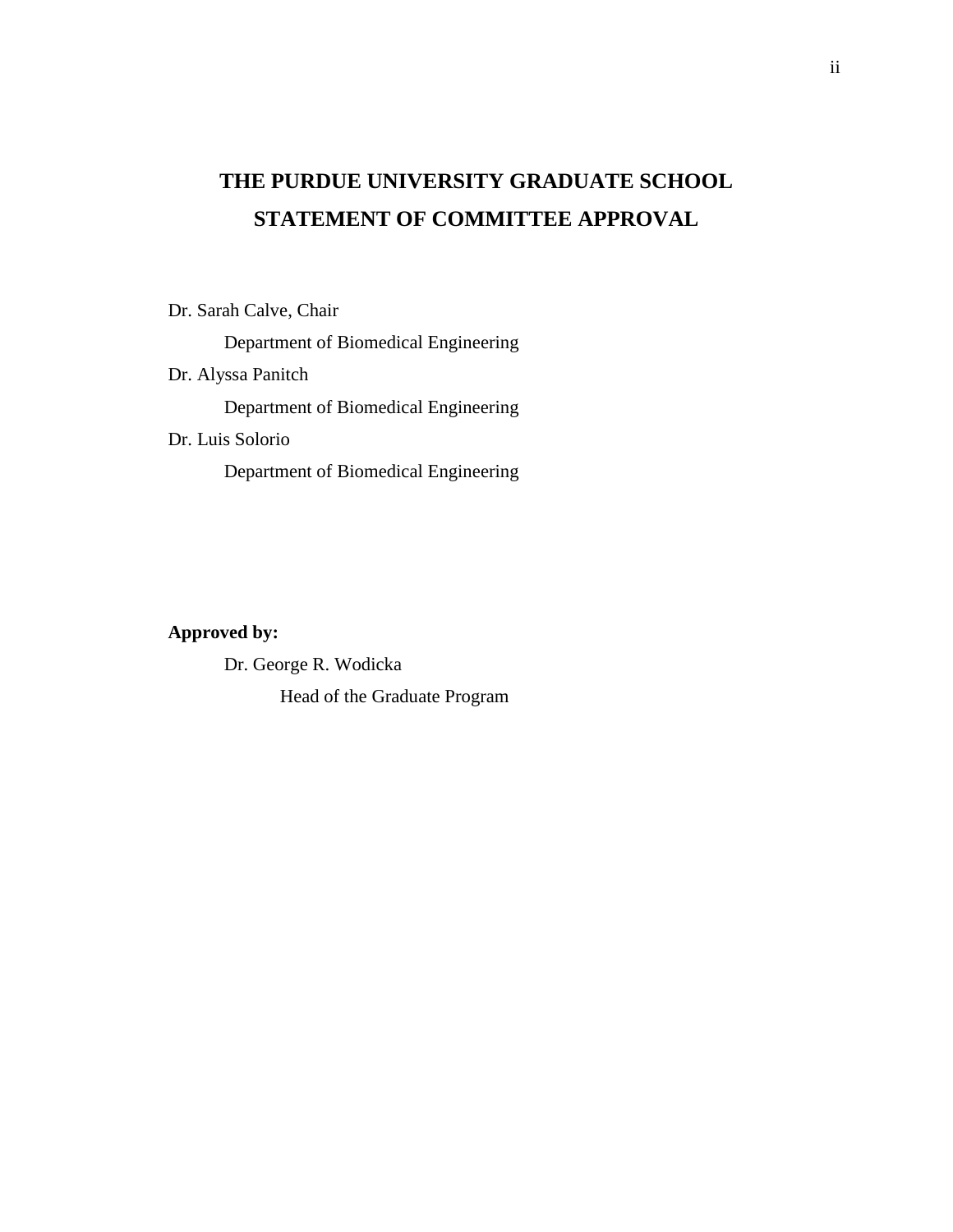*This work is dedicated to my beloved family who supported me with no hesitation during this important phase of my life. Thank you God for placing me in the right time and place with amazing people.*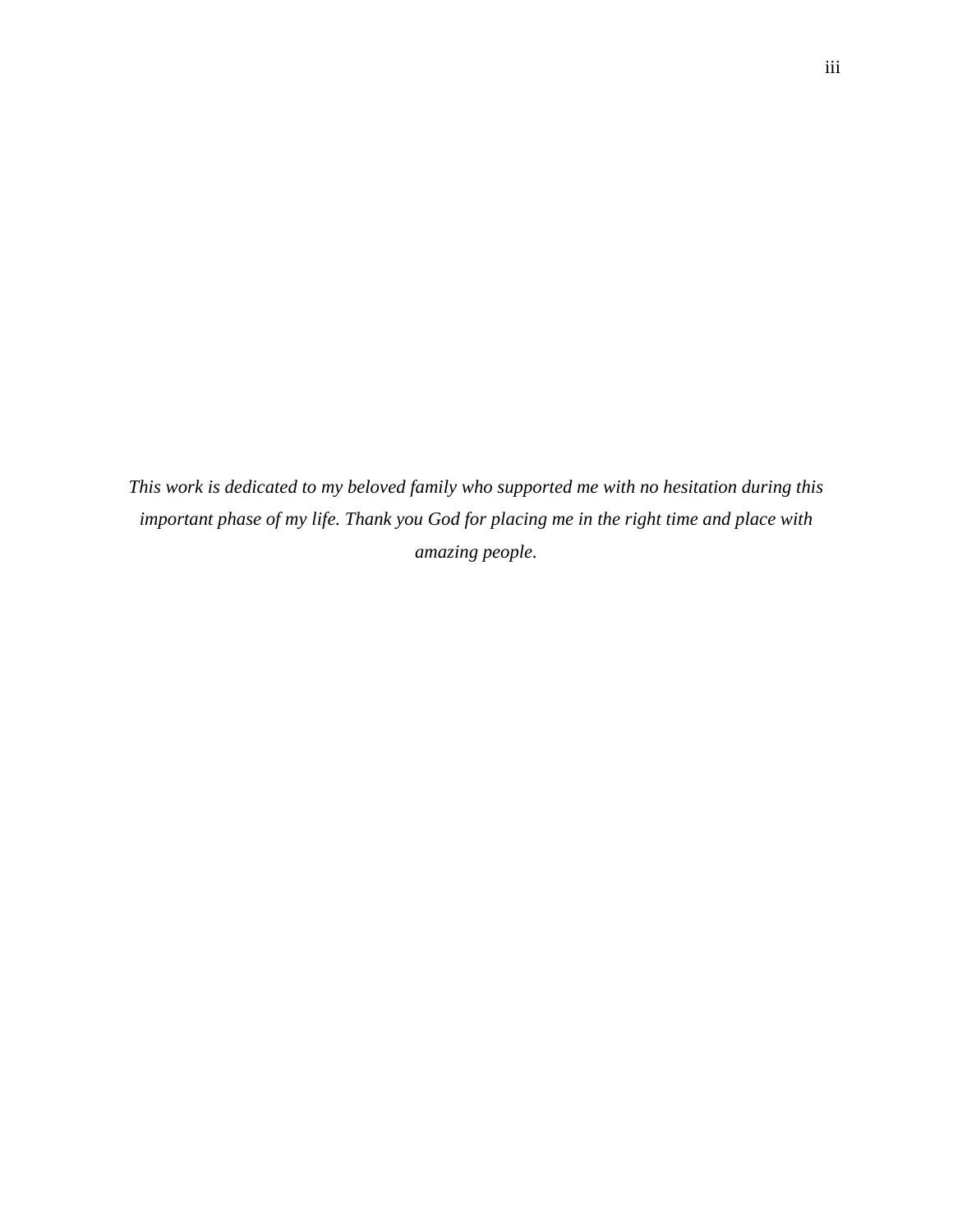### **ACKNOWLEDGMENTS**

There have been many people who have walked alongside me during this process. They have guided me, placed opportunities in front of me and showed me the doors that might be useful to open. I would like to thank Dr. Sarah Calve and Dr. Alyssa Panitch, without your encouragement the road would have seemed a lonely place.

Nimisha Bajaj for being so patient and supportive during challenging times. Maria de la Luz Garcia Issais for believing in me and encouraging me to always be better than the surrounding circumstances and teaching me to appreciate the precious opportunities that were and are still given to me. SabasX2 for being there, giving me always the support and help needed.

Finally, the Calve and Panitch lab which made this years an amazing journey.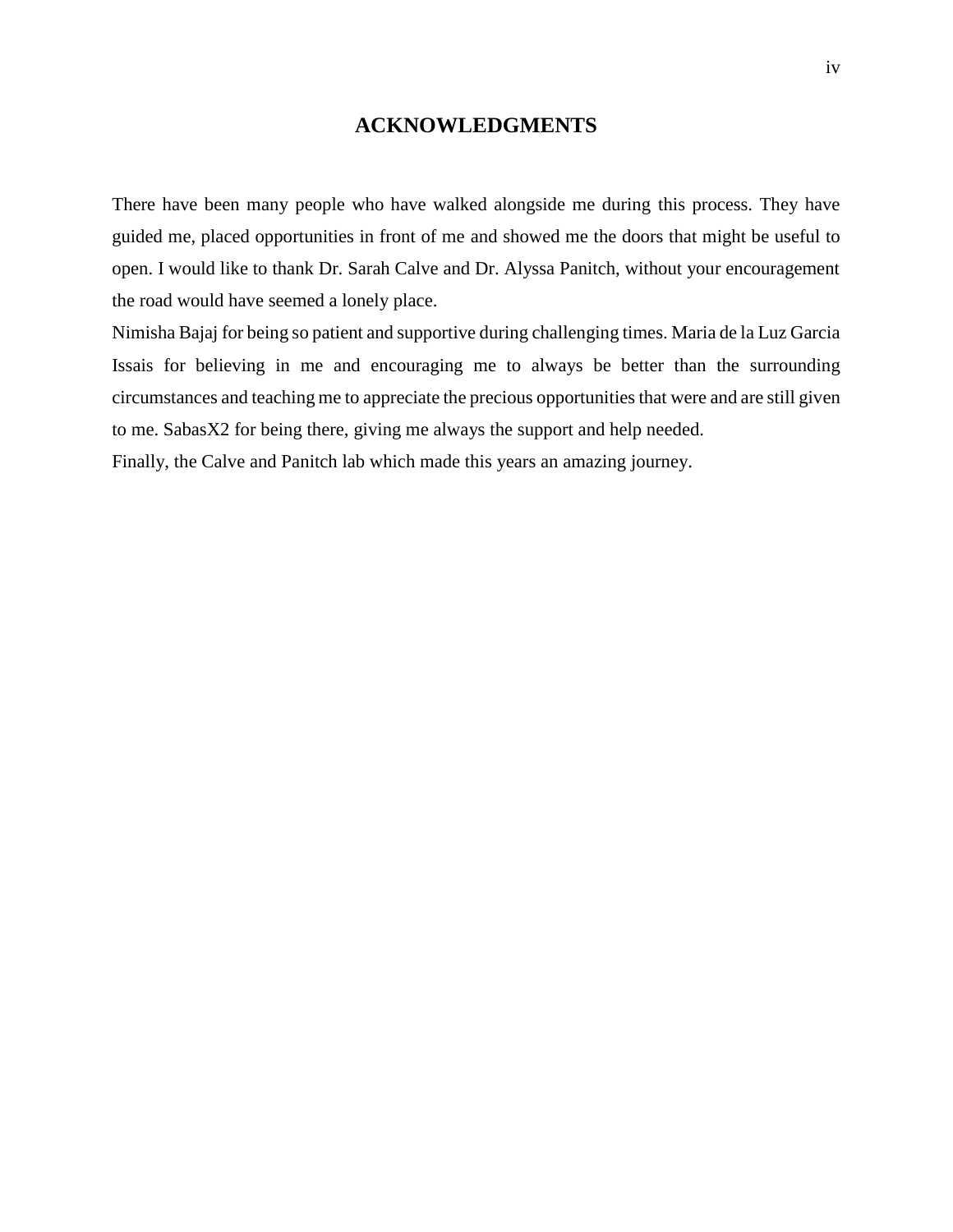# **TABLE OF CONTENTS**

| 1.                                                                                        |  |
|-------------------------------------------------------------------------------------------|--|
| 1.1                                                                                       |  |
| 2.                                                                                        |  |
| 2.1                                                                                       |  |
| 2.2                                                                                       |  |
| 2.2.1                                                                                     |  |
| 2.2.2                                                                                     |  |
| 2.2.3                                                                                     |  |
| 2.3                                                                                       |  |
| 2.4                                                                                       |  |
| 2.5                                                                                       |  |
| 2.5.1                                                                                     |  |
| 2.5.2                                                                                     |  |
| 2.5.3                                                                                     |  |
| 2.6                                                                                       |  |
| 2.7                                                                                       |  |
| 3.                                                                                        |  |
| 3.1                                                                                       |  |
|                                                                                           |  |
| Peptide type and %HA have a profound effect on GFP+ and GFP- cell proliferation 12<br>3.2 |  |
| 3.3                                                                                       |  |
| Hydrogel mechanical properties along with RGD and IKVAV incorporation enhanced<br>3.4     |  |
|                                                                                           |  |
| MyoD and Pax7 are significantly upregulated by IKVAV on the 3% HA hydrogels 17<br>3.5     |  |
| 4.                                                                                        |  |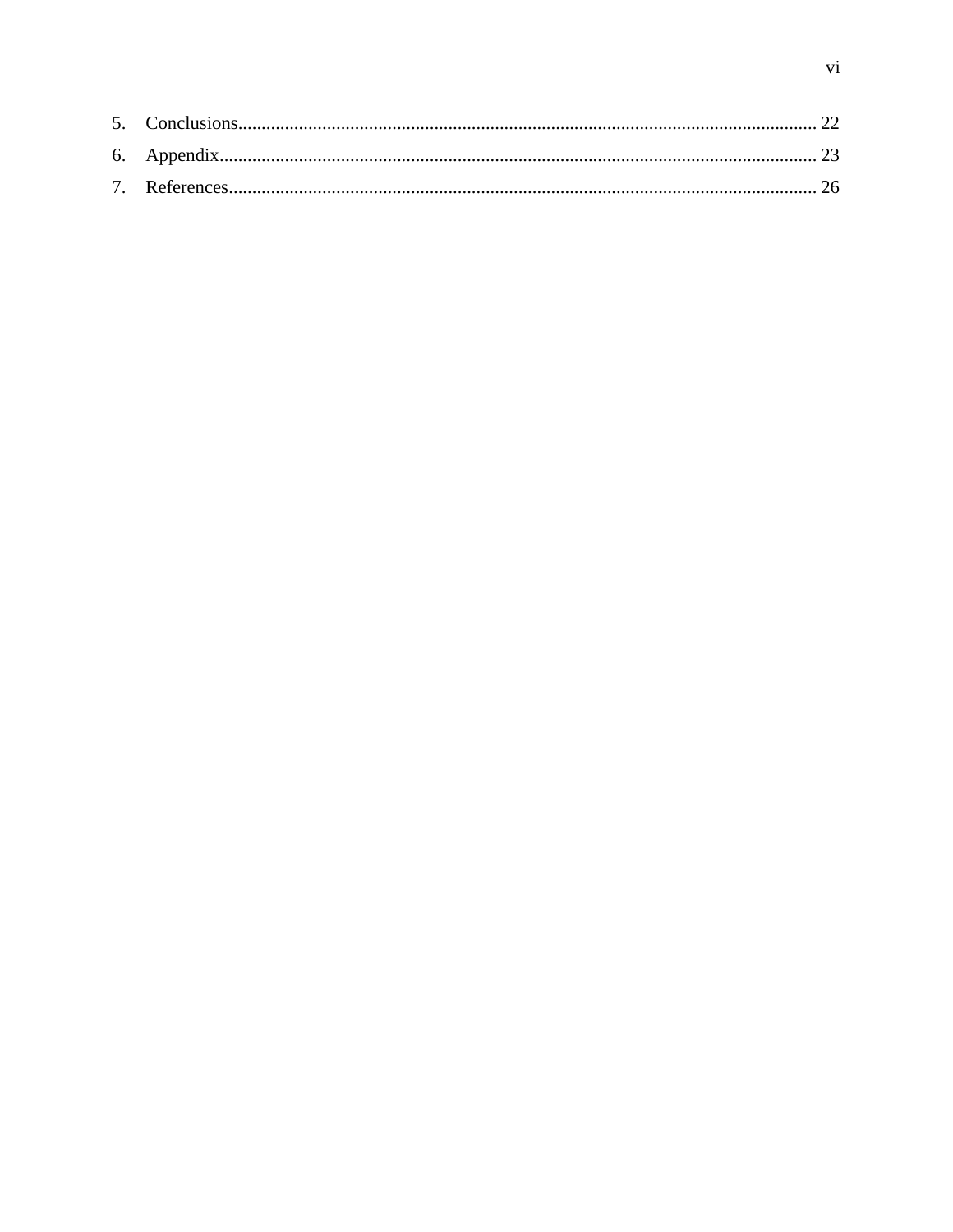## **LIST OF TABLES**

<span id="page-7-0"></span>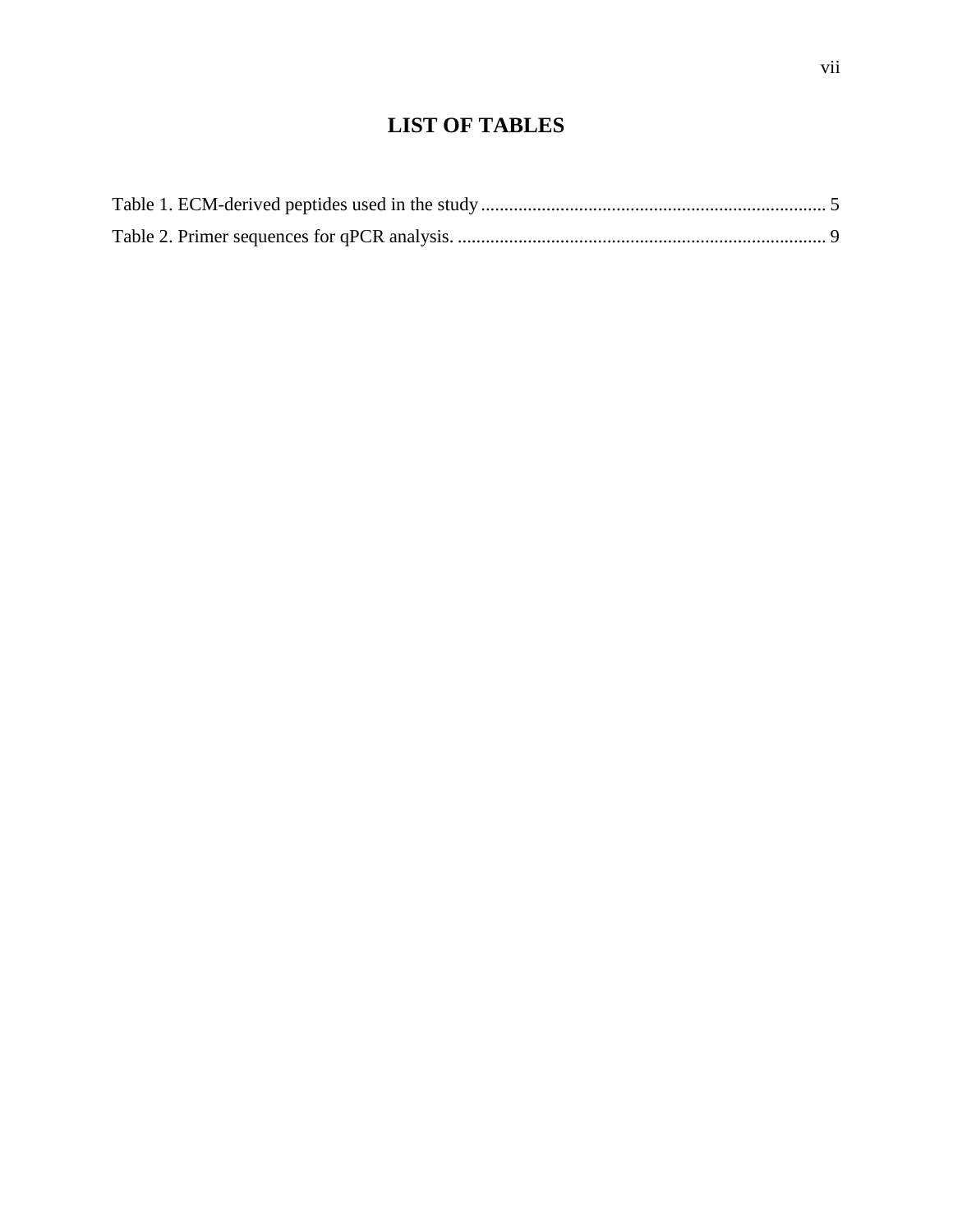### **LIST OF FIGURES**

<span id="page-8-0"></span>[Figure 1. Storage modulus of HA hydrogels is not affected by peptide functionalization. \(A\) G'](#page-22-2)  significantly increased as HA concentration increased from  $1 - 3$  % (w/v). Oscillatory shear stress [was performed at 1 rad/sec and G' determined at an oscillatory shear stress of 10 Pa. Two](#page-22-2)way ANOVA indicated that HA percentage significantly affected G'  $(p<0.05)$ , whereas [functionalization with 294 µM peptide did not. Tukey's post-hoc test revealed significant](#page-22-2)  [differences between G' of different gel percentages \(\\*](#page-22-2)*p*<0.05, \*\**p*<0.01, \*\*\**p*<0.001). (B) Functionalization of 1% HA with 0 - 588  $\mu$ M peptide did not significantly affect G'. Error bars = SD, n = 4 for each treatment. [........................................................................................................](#page-22-2) 10 [Figure 2. Rheological response of HA hydrogels is dominated by elastic behavior. Oscillatory](#page-23-1)  [shear stress was performed at 1 rad/sec and G', G'' determined at](#page-23-1) an oscillatory shear stress of [10 Pa. Two-way ANOVA indicated that G' is statistically higher than G'' \(](#page-23-1)*p*<0.0001). Tukey's [post-hoc test revealed significant differences between G' and G'' of the same HA hydrogel](#page-23-1)  percentages (*p*<0.0001). Error bars = SD, n [= 4 for each treatment.............................................](#page-23-1) 11 [Figure 3. Pore diameter of hydrogels decreases as HA percentage increases. \(A\) Representative](#page-23-2)  Cryo-SEM images for  $1 - 3\%$  HA hydrogels. Bar = 10  $\mu$ m (B) One-way ANOVA indicated that pore diameter was significantly affected by  $HA%$  ( $p<0.001$ ). Tukey's post-hoc test revealed a [significant decrease in pore diameter in the 3% HA hydrogel compared to the other hydrogels.](#page-23-2)  (\*\**p*<0.01, \*\*\**p*[<0.001\). Peptide functionalization did not significantly affect pore diameter.](#page-23-2)  Error bars = SD, *n*[=4 for each treatment.......................................................................................](#page-23-2) 11 Figure 4. DNA synthesis by GFP+ and GFP- [cells is influenced by %HA and type of peptide.](#page-25-1)  [Overall DNA synthesis by GFP+ cells was greater than that by the GFP-](#page-25-1) cells (Appendix Fig. 9). [A\) GFP+ cells showed the highest DNA synthesis on the 2% HA hydrogels functionalized with](#page-25-1)  RGD. Two-way ANOVA revealed significance for peptide  $(p<0.05)$  and gel percentage ( $p<0.0001$ ). B) Two-way ANOVA revealed significance for peptide ( $p<0.05$ ) and gel percentage (p<0.0001) on GFP- cell migration. [Tukey's post hoc tests showed a significant increase in DNA](#page-25-1)  [synthesis on the 3% peptide-functionalized hydrogels. GFP+ and GFP-](#page-25-1) cells were cultured *in vitro* [for 24 h and the percentage of cells that synthesized new DNA was determined by labeling](#page-25-1)  for EdU incorporation (\* $p$ <0.05; \*\* $p$ [<0.005\). Error bars = SD;](#page-25-1)  $n \ge 360$  cells per hydrogel [combination...................................................................................................................................](#page-25-1) 13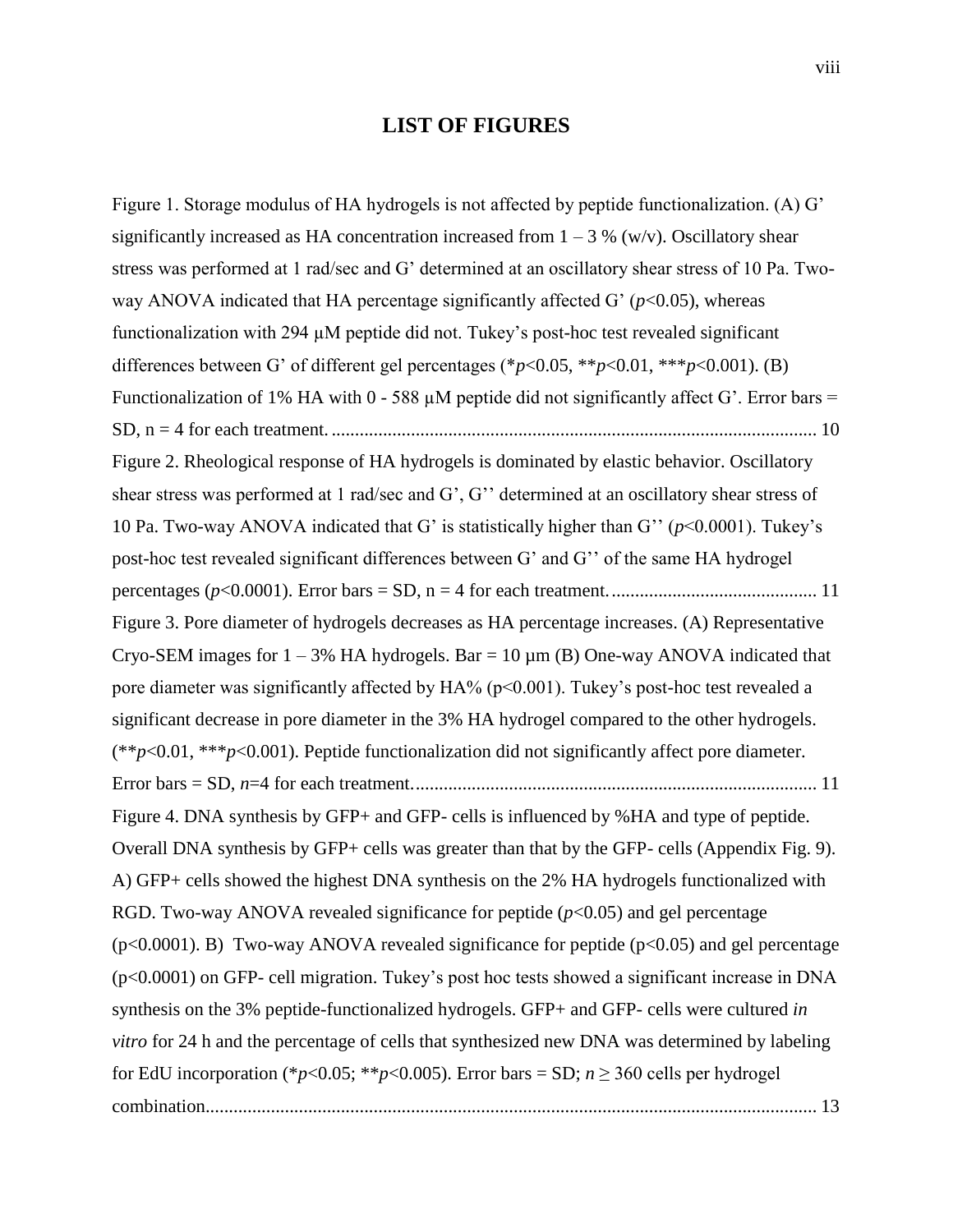[Figure 5. Migratory response of GFP+ and GFP-](#page-26-1) cells is influenced by %HA and type of peptide. [There was an overall decrease in GFP+ and GFP-](#page-26-1) cell migration on RGD-functionalized [hydrogels. While TN-C-functionalized hydrogels had a similar effect on both GFP+ and GFP](#page-26-1)[cells, IKVAV-functionalized hydrogels had an opposite effect on the migratory response of the](#page-26-1)  [two cell types. A\) GFP+ cells migratory response was significantly affected by %HA within each](#page-26-1)  [peptide group. Two-way ANOVA showed significance for peptide/%HA interaction \(p<0.0001\),](#page-26-1)  [peptide \(p<0.0001\), and %HA \(P<0.0001\). Tukey's post hoc test revealed the effect of %HA on](#page-26-1)  the different peptide groups (\*p<0.05, \*\*p<0.01, \*\*\*p<0.001). B) Total distance traveled by GFP- [cells was of a similar magnitude as GFP+ cells \(Appendix Fig. 10\); however, the migratory](#page-26-1)  response was less affected by %HA. Two-way ANOVA showed significance for %HA ( $p<0.05$ ) and type of peptide ( $p<0.0001$ ). Tukey's post hoc test revealed difference in cell migration by IKVAV-functionalized hydrogels between 1% and 3% HA ( $p < 0.05$ ). GFP+ and GFP- cells were imaged and tracked every hour for 12 h. Error bars =  $SD$ ; n  $\geq$  100 cells per %HA-peptide [combination...................................................................................................................................](#page-26-1) 14

[Figure 6. Incorporation of ECM-derived peptides and hydrogel stiffness impacts the attachment](#page-27-0)  [and spreading of GFP+ cells. RGD and IKVAV-functionalized hydrogels enhanced cell](#page-27-0)  [spreading in comparison to the cell clustering effect observed on peptide free and TN-C](#page-27-0)[functionalized hydrogels. Interestingly, hydrogel stiffness caused evident differences in cell](#page-27-0)  [phenotype within each hydrogel group. Bar = 100 µm.](#page-27-0) ............................................................... 15 [Figure 7. Incorporation of ECM-derived peptides and hydrogel stiffness impacts the attachment](#page-28-0)  and spreading of GFP- [cells. Similar to GFP+ cells, RGD and IKVAV-functionalized hydrogels](#page-28-0)  promoted higher cell attachment [and cell spreading. Cell spreading was enhanced on RGD](#page-28-0)[functionalized hydrogels as gel percentage increased. In comparison, the IKVAV-functionalized](#page-28-0)  [hydrogels promoted higher cell spreading on the 2% HA hydrogel. Bar = 100 µm.](#page-28-0) ..................... 16 [Figure 8. MyoD and Pax7 expression was highly upregulation on the 3% HA hydrogels](#page-30-0)  [functionalized with IKVAV and peptide-free. MyoD Two-way ANOVA showed significance](#page-30-0)  for %HA (*p*[<0.01\). Pax7 Two-way ANOVA showed significance for %HA \(](#page-30-0)*p*<0.01) and type of peptide (*p*[<0.01\). Tukey's post hoc test revealed the effect of %HA on the peptide-free and](#page-30-0)  IKVAV functionalized hydrogels for MyoD and Pax7 ( $p$ <0.05; \*\* $p$ <0.005). Error bars = SD; n = 3. [................................................................................................................................................](#page-30-0) 18 [Figure 9. Comparison of total DNA synthesis between A\) GFP+ and B\) GFP-](#page-36-0) cells.................. 24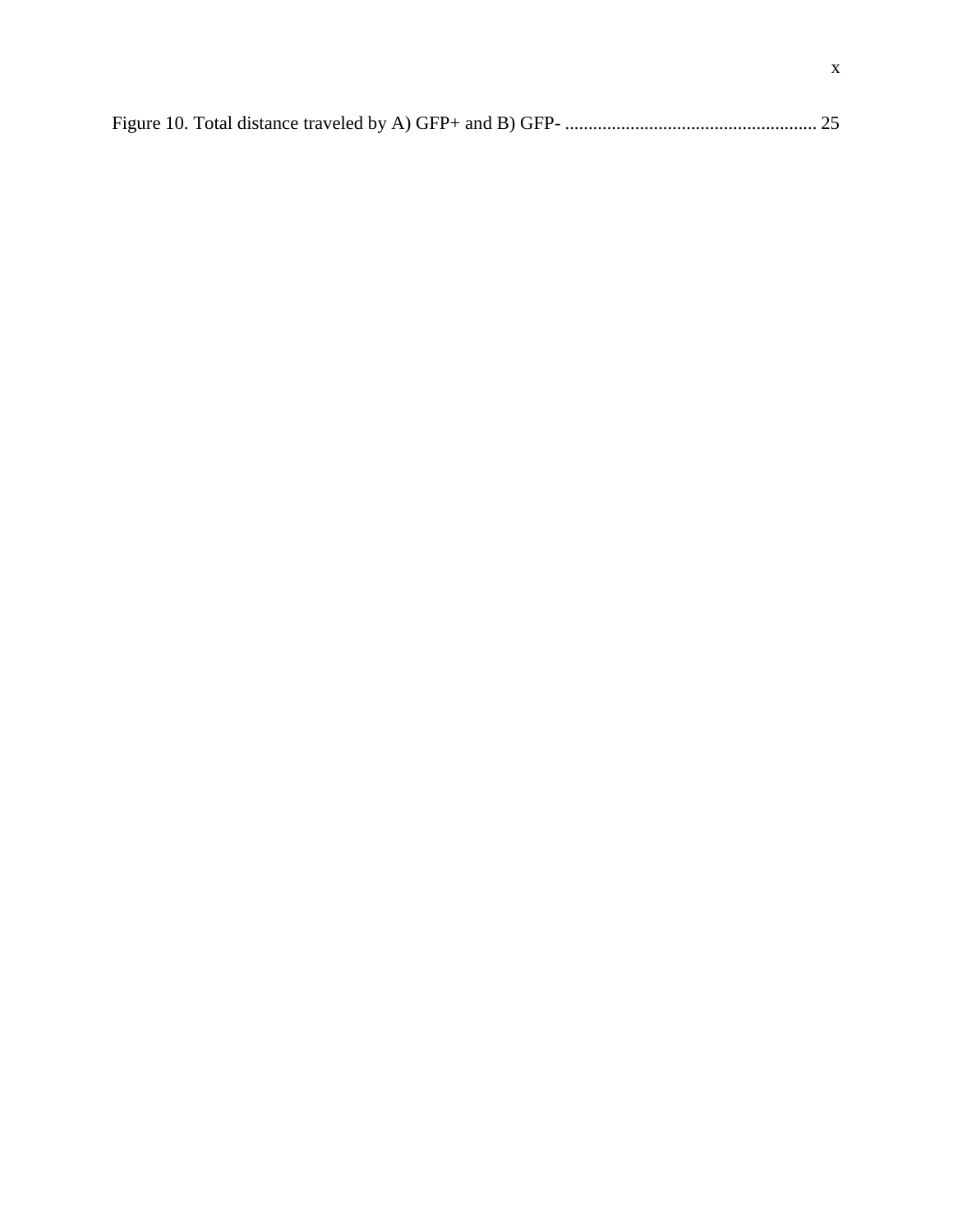## **LIST OF ABBREVIATIONS**

<span id="page-11-0"></span>

| Dithiobis Propanoic Dihydrazide | <b>DTPH</b>  |
|---------------------------------|--------------|
| Extracellular Matrix            | <b>ECM</b>   |
| Hyaluronic Acid                 | HA           |
| Polyethylene Glycol Diacylate   | <b>PEGDA</b> |
| Tenascin-C                      | TN-C         |
| <b>Volumetric Muscle Loss</b>   | <b>VML</b>   |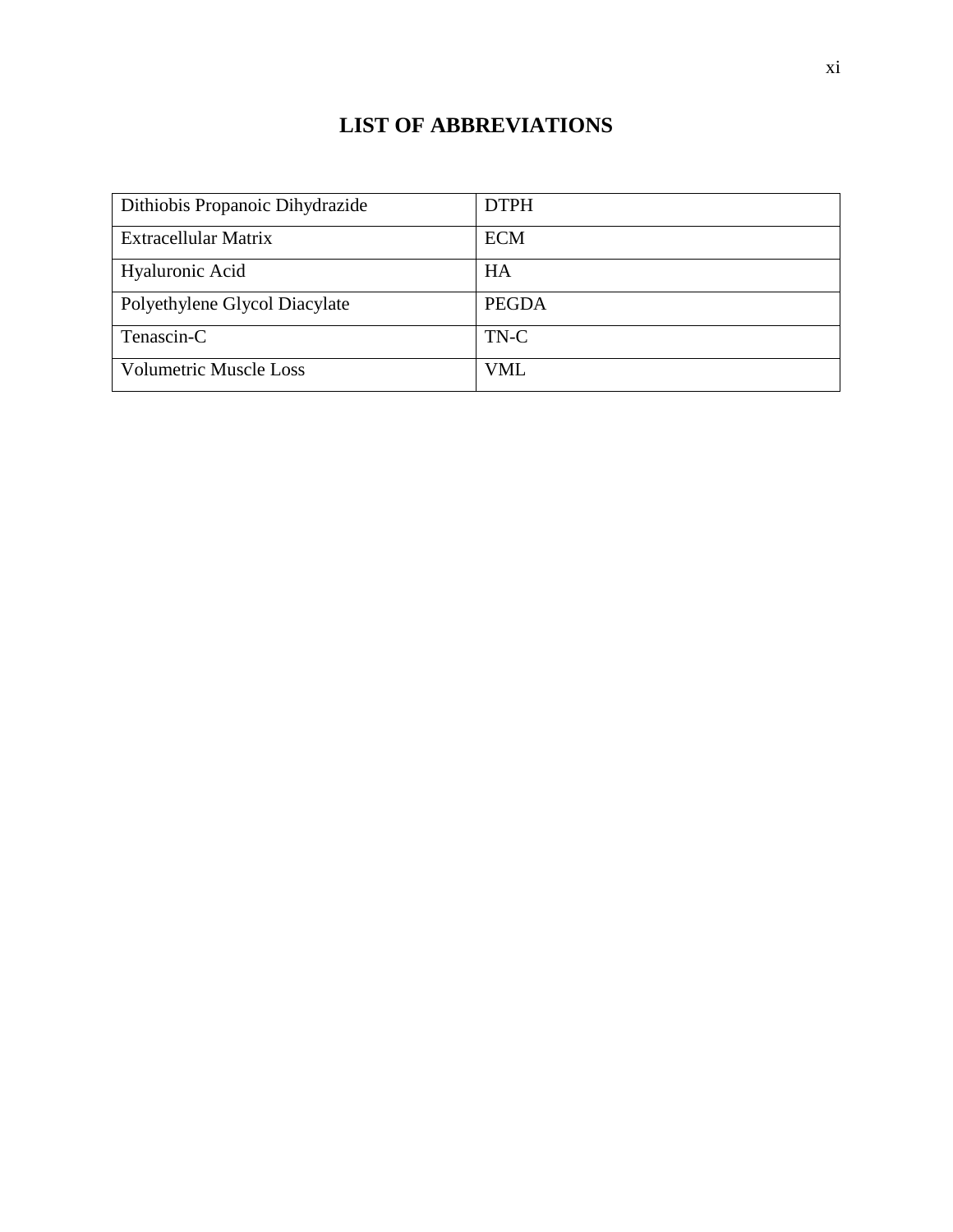### **ABSTRACT**

<span id="page-12-0"></span>Author: Silva Garcia, Juan Martin. M.S.B.M.E. Institution: Purdue University Degree Received: August 2018 Title: Functionalization of Hyaluronic Acid Hydrogels with ECM-derived Peptides to Control Myoblast Behavior. Major Professor: Sarah Calve

Volumetric muscle loss (VML) occurs when skeletal muscle injury is too large for the body's selfregenerative capabilities. As a consequence, fibrotic tissue fills the void, which reduces muscle functionality and limb movement. In the military, VML occurs mainly through explosions which represent more than 70% of total war injuries. Otherwise, the most common causes are traumatic accidents, tumor ablation, and musculoskeletal diseases.

Although a wide variety of natural and synthetic scaffolds have been studied with the purpose of providing the appropriate structural support, to date no scaffold has been able to significantly restore muscle functionality after VML. Satellite cells, adult stem cells within the muscle capable of self-renewal and restoring smaller injuries, are sensitive to the stiffness and composition of the surrounding environment. Scaffolds that only address structural support are not sufficient to restore muscle functionality and instead need to be designed to promote satellite cell activation as well. We hypothesized that generating a scaffold that mimicked the stiffness and composition of regenerating muscle tissue would promote good satellite cell recruitment into the scaffold.

One of the main extracellular matrix (ECM) molecules that is upregulated during scar-free repair is hyaluronic acid (HA). Therefore, thiol-modified HA and polyethylene glycol diacrylate (PEGDA) hydrogels were generated and functionalized with ECM-derived peptides that are highly upregulated during muscle regeneration, including RGD (found in fibronectin), IKVAV (found in laminin) or VFDNFVLK (found in Tenascin-C). Scaffolds with different stiffness were created by increasing the percentage of HA in the hydrogel. To test our hypothesis, we conducted an *in vitro* study quantifying the influence of HA stiffness and peptide functionalization on satellite cells and fibroblast cell proliferation, migration and gene expression. Results showed high promise for the use of HA hydrogels functionalized with the laminin peptide, IKVAV, due the promotion of cell spreading while enhancing cell migration, and the increase in gene expression of factors correlated with myogenic cell activation.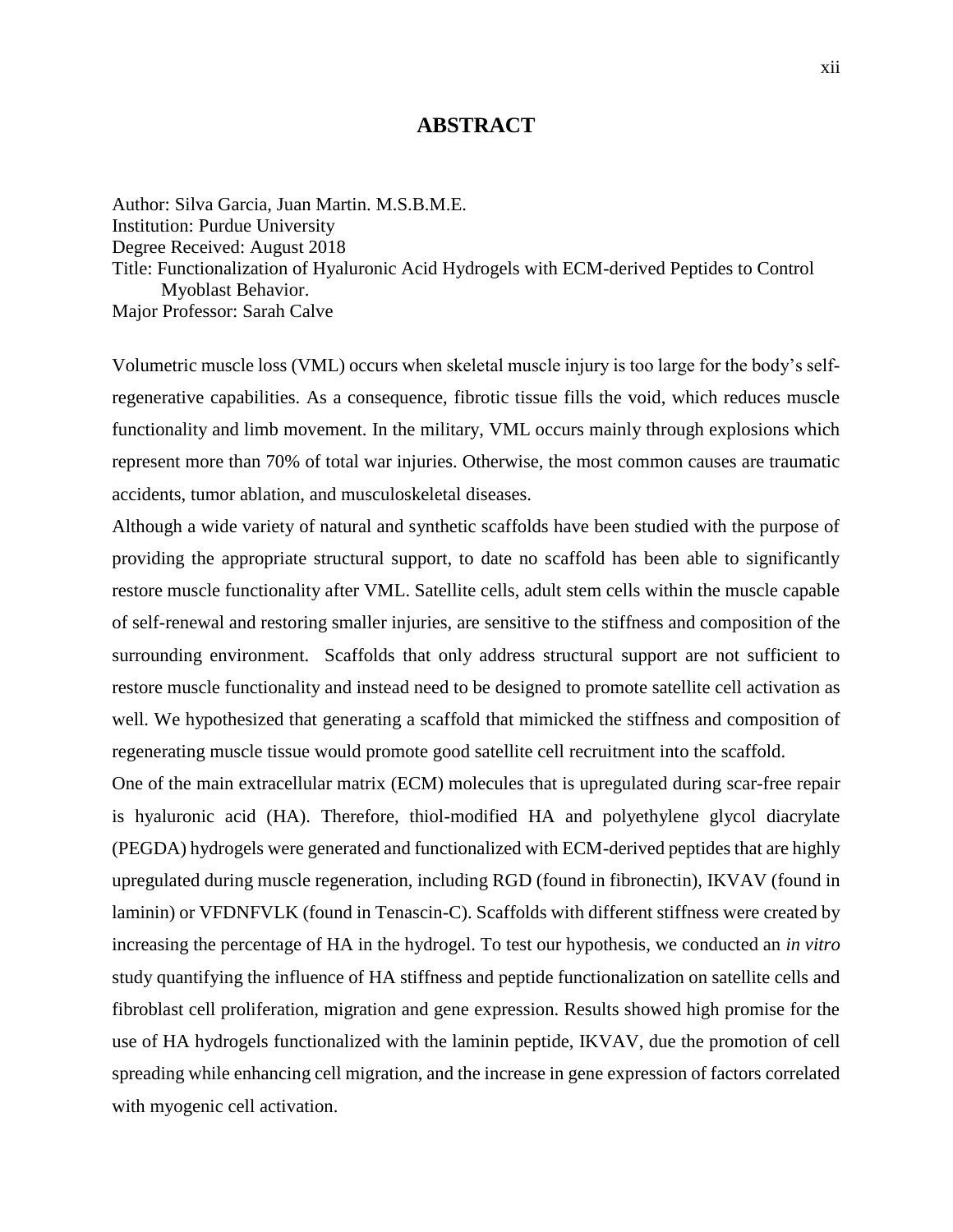### **1. INTRODUCTION**

#### <span id="page-13-1"></span><span id="page-13-0"></span> $1.1$ **Introduction / Background**

In order to orchestrate muscle regeneration upon muscle injury, the extracellular matrix (ECM) undergoes remodeling, changing its composition and mechanical properties [1, 2]. The first changes to the composition of the ECM are upregulation of hyaluronic acid (HA), fibronectin and tenascins (TN). Fibronectin is thought to act as a framework to enable satellite cells, myogenic stem cells capable of self-renewal and muscle differentiation, to migrate into and within the muscle injury [3]. Meanwhile HA and TN-C upregulation has been correlated with the promotion of myogenic cell motility while preventing early differentiation [1]. Laminin upregulation also plays a substantial role during muscle regeneration by promoting satellite cell expansion and orchestrating their migration [4]. Once the wound has successfully been regenerated, laminin remains as one of the major components of the basal lamina where satellite cells reside [5]. Although the skeletal muscle regenerative response is highly effective, this process is dramatically hindered in severe injuries [6]. Large volume injuries, known as volumetric muscle loss (VML), are characterized by the loss of basal lamina, and the inability to regenerate [7, 8]. The basal lamina regulates the spatiotemporal events during muscle regeneration. It facilitates an ordered myofiber regeneration by properly guiding satellite cell activation and migration at the site of injury, where laminin plays a significant role [4, 9, 10]. Additionally, it delimits connective tissue from the functional myofiber to reduce scar tissue formation [9]. Although fibroblasts also play a role in the initial regenerative response, over proliferation accompanied with pro-fibrotic cytokine expression causes the infiltration of collagen I and collagen III at the site of injury [3, 11, 12]. The excessive fibroblast response, common in injuries where the basal lamina has been lost, disrupts the regenerative process and reduces muscle functionality and limb movement [13].

In the military, VML occurs mainly through explosions which represent more than 70% of total war injuries [14]. Otherwise, the most common causes are traumatic accidents, tumor ablation, and musculoskeletal diseases [8, 14]. Unfortunately for both civilians and military personnel, the current treatment consists of skeletal muscle transplantation, leading to harvest site morbidity [6, 15]. Although cell therapies have been investigated, the lack of ECM that supports a regenerative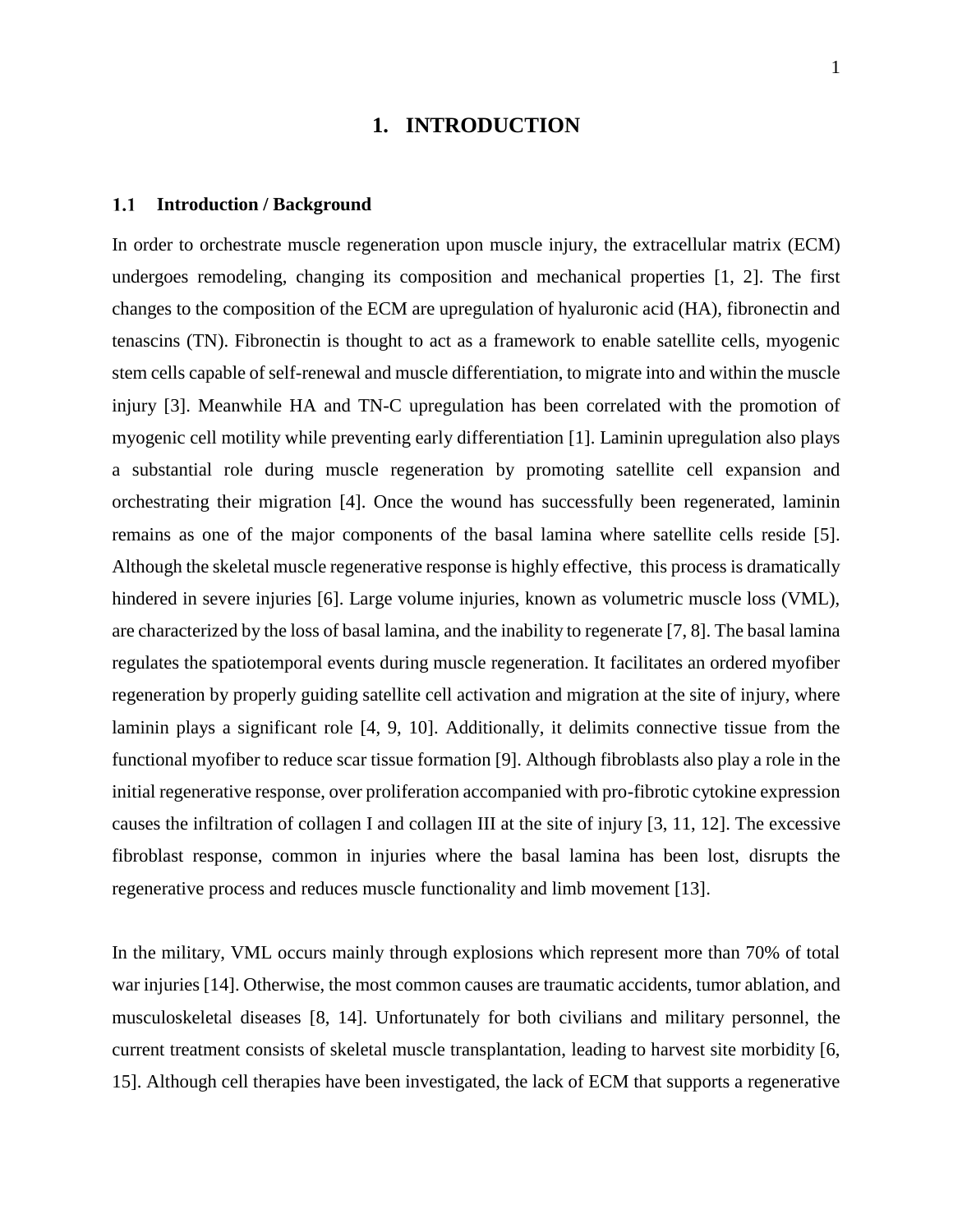response at the site of injury results in poor cell integration [16]. To this end, a wide variety of synthetic materials, natural materials, and even decellularized ECM-based scaffolds have been studied with the purpose of providing the appropriate structural support and orientation that embedded myogenic cells need for muscle regeneration [17]. Although some promising results have been reported, to date there has been no complete restoration of VML [17]. Hence, it is clear that a scaffold that provides structural support is insufficient. A scaffold that could provide not only structural support, but also facilitate the endogenous myogenic cell migration into, and proliferation within, the scaffold could help in enhancing body's regenerative response and restore the lost muscle.

HA is a non-sulfated glycosaminoglycan consisting of a repeating disaccharide unit consisting of α-1,4-D-glucuronic acid and β-1,3-N-acetyl-D-glucosamine[18]. During muscle regeneration, HA is highly upregulated and is thought to promote cell migration, proliferation, and maintenance of stem cell phenotype [18]. HA is a popular scaffolding material for regeneration purposes among different tissues since it is biocompatible, facilitates diffusion of nutrients, and regulates tissue hydration [19]. Fabrication of HA-based scaffolds has been achieved through different chemical modifications usually targeting the carboxyl and hydroxyl groups of the disaccharide [19]. One modification method includes conjugation of dithiobis(propanoicdihydrazide) onto carboxylic acid moieties present in glucuronic acid of HA to produce thiolated HA , using carbodiimide chemistry [20]. After reducing disulfide bonds, free thiols enable crosslinking of HA chains through a Michael type addition reaction with acrylates present in the biological inert polymer, polyethylene glycol diacrylate (PEGDA). The PEG allows to control pore size, and the thiolacrylate reaction (Michael-type addition) is fast and ensures biocompatibility by occurring at a physiological pH and temperature [21], making it suitable for an *in situ* cross-linkable scaffold [21]. However, HA supports little cell attachment due in part to its high electronegativity [22, 23]. To overcome cell attachment limitation peptides that support cell adhesion can be grafted into scaffolds. Although a fibronectin peptide, RGD, has been used in numerous biomaterial systems to promote cell adhesion [24], we wanted to investigate whether other ECM-derived peptides could better promote cell attachment of myogenic cells over connective tissue cells. Equally as important, peptide ligand recognition by distinct integrins stimulates numerous and different signaling pathways that affect motility, proliferation and differentiation of myogenic and connective tissue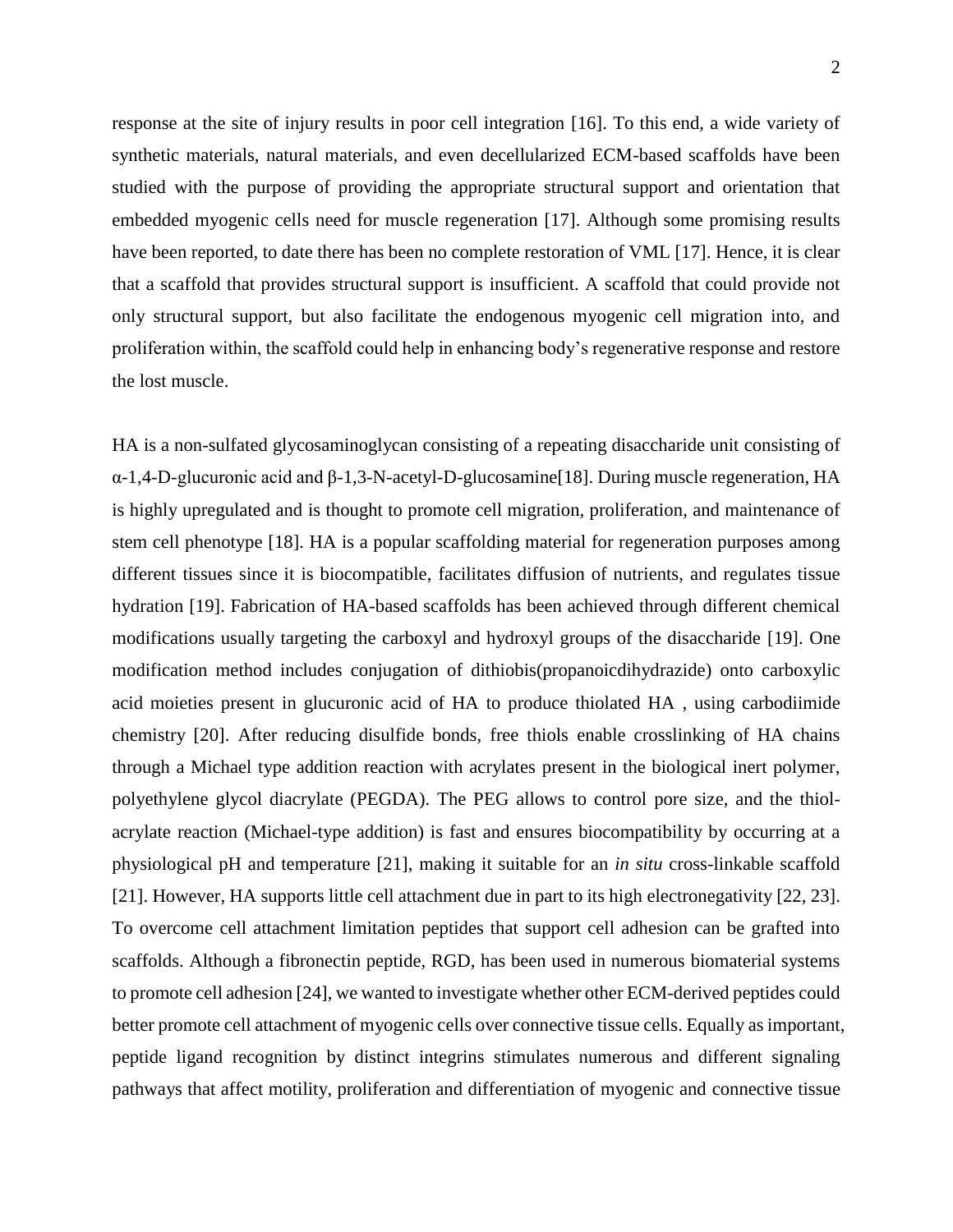cells; influencing the balance between fibroblasts and satellite cells which is thought to impact the formation of either fibrotic or regenerated tissue [25]. Thus, by examining different peptides, we anticipated that we could tailor the scaffold environment to maximally support muscle regeneration.

With the goal of engineering a scaffold that could increase the number of satellite cells over fibroblasts to promote VML repair, in this study, thiol-modified HA and PEGDA hydrogels were functionalized with ECM-derived peptides, including, RGD (found in fibronectin), IKVAV (found in laminin) or VFDNFVLK (found in tenascin-C (TN-C)). Scaffolds with storage moduli (G') ranging from to 400 Pa to 2 kPa were developed by increasing HA content of the hydrogel, and the *in vitro* effect of peptide type and hydrogel stiffness on myogenic and fibroblast cells behavior was quantified.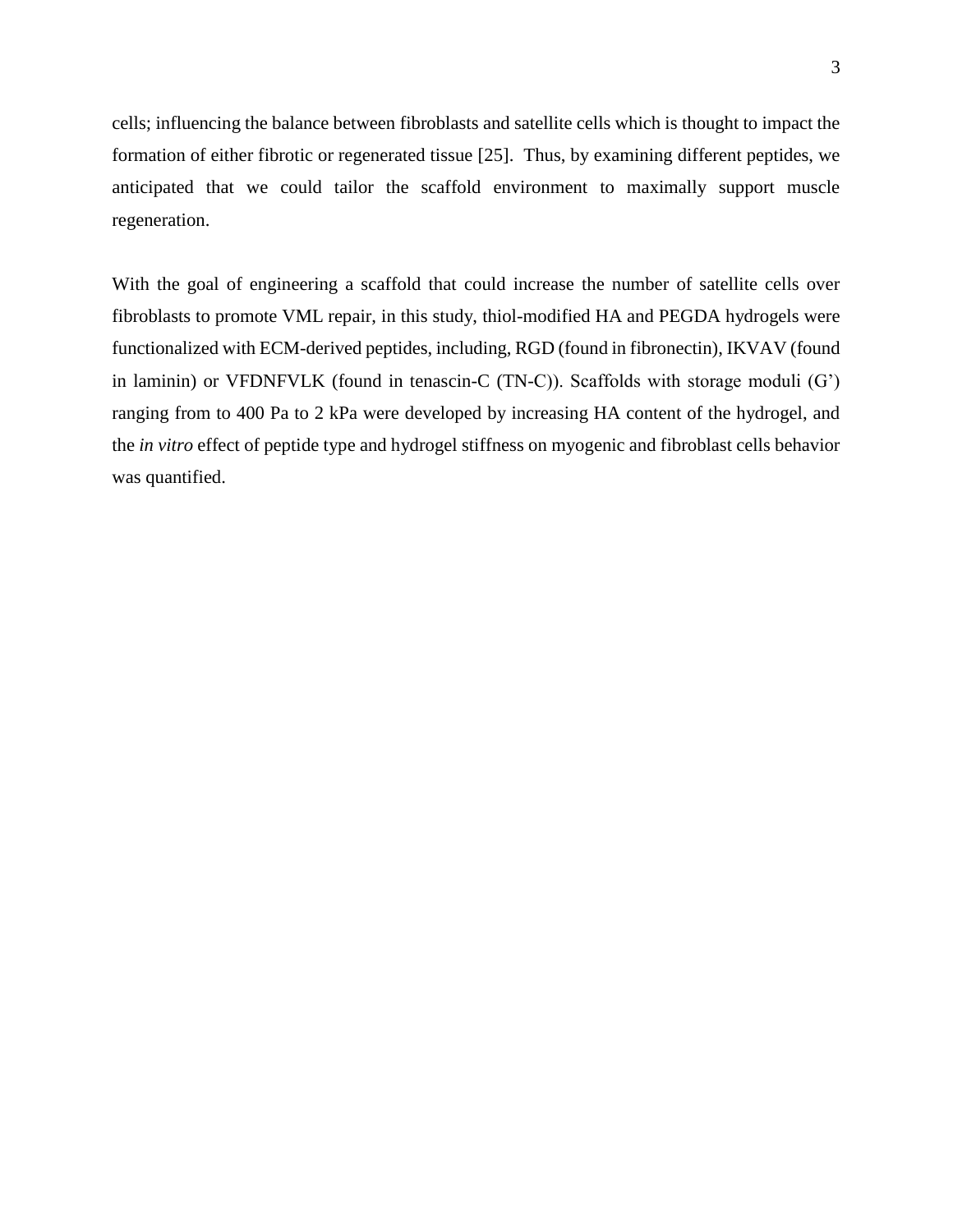### **2. MATERIALS AND METHODS**

<span id="page-16-1"></span><span id="page-16-0"></span>Unless otherwise specified, all reagents were of cell culture grade from Thermo Fisher.

#### $2.1$ **HA-DTPH synthesis**

DTPH-modified HA was synthesized as described [26]. Briefly, 100 kDa sodium hyaluronate (Lifecore Biomedical) was dissolved at 10 mg/mL in degassed Milli-Q water. Dithiobis(propanoicdihydrazide) (DTP; Frontier Scientific) was added at a molar ratio of 1 HA: 2 DTP while stirring. DTP was incorporated by activating the carboxyl group of β-D glucuronic acid of HA using (1-ethyl-3-(3-dimethylaminopropyl) carbodiimide (EDC) at a pH of 4.75. The reaction was stopped after 1 h by increasing the pH to 7 with the addition of 1 M sodium hydroxide (NaOH) so that 26% of the available glucoronate carboxyl groups were functionalized with a disulfide bond present in DTP.

Next, the disulfide bond of DTP was reduced using dithiothreitol (DTT) at a molar ratio of 1 DTP: 5 DTT at a pH of 8.5 for 24 h while stirring. The hyaluronic acid-dithiobis(propanoichydrazide) (HA-DTPH) solution was then transferred to a dialysis membrane (15 kDa cut-off) and dialyzed against a 0.3 mM hydrogen chloride (HCl) solution (pH 3.5) with 100 mM sodium chloride (NaCl), and the dialysis solution was replaced daily for 2 weeks. This was followed by dialysis against 0.3 mM HCl solution (pH 3.5) without NaCl, dialysis solution was replaced daily for 1 week. HA-DTPH solution was frozen at -80  $^{\circ}$ C, lyophilized and kept at -80  $^{\circ}$ C for long-term storage and -20 °C for a storage duration less than 2 weeks. The resulting free thiol content was measured using Ellman's method [27, 28]. The number of thiols per 100 disaccharide units of HA was calculated by dividing thiol molar concentration by non-thiolated HA molecular weight.

#### <span id="page-16-2"></span> $2.2$ **Hydrogel preparation**

### <span id="page-16-3"></span>**2.2.1 Peptide-PEGDA solutions**

Stock concentration of peptide-free poly (ethylene glycol) diacrylate (PEGDA) at 1.78%, 3.56%, and 5.34% (w/v) were prepared in advanced DMEM (high glucose with sodium pyruvate, cat# 12491015). Except for IKVAV, 4 mM peptide stock solutions were made in Milli-Q water. 4 mM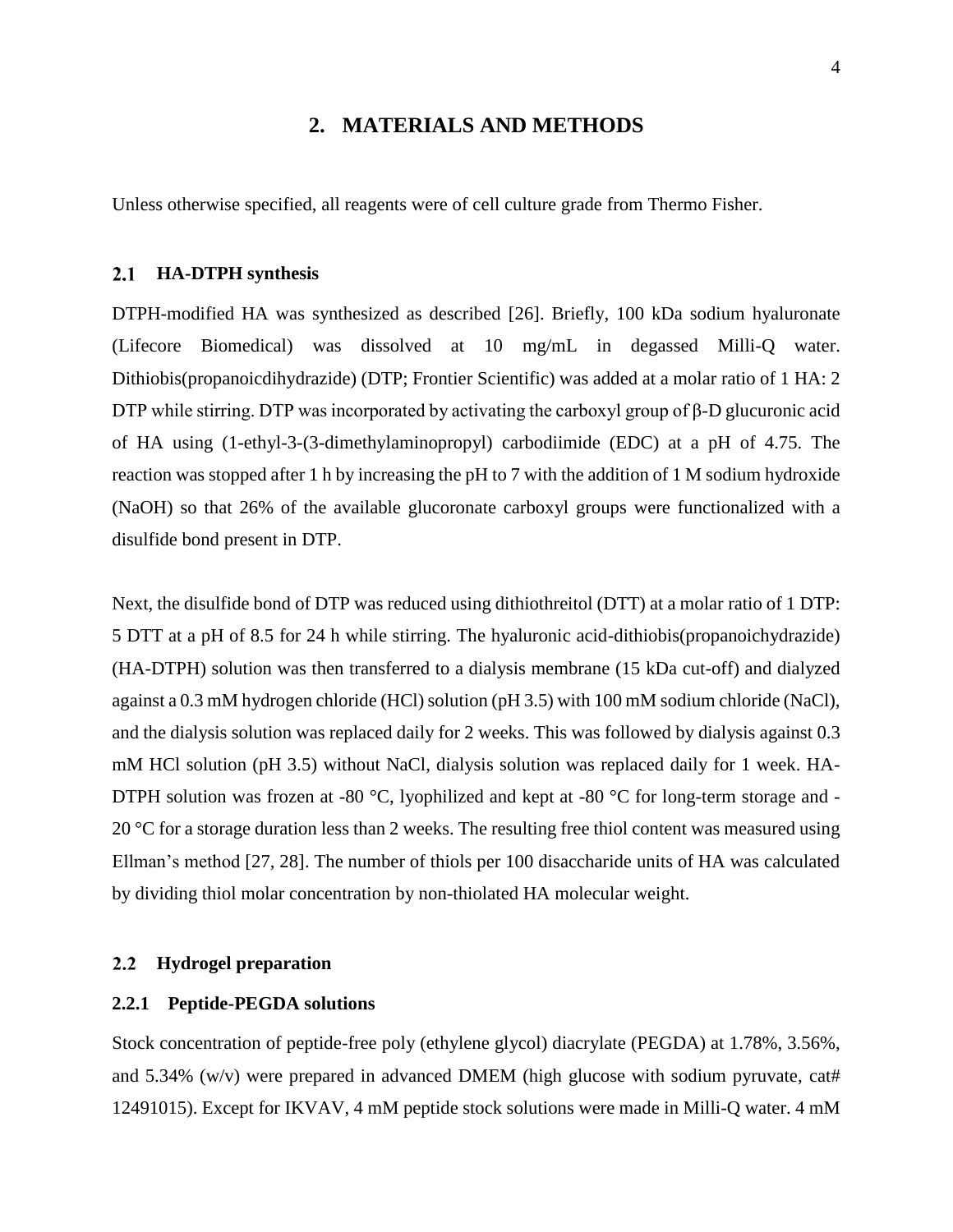IKVAV stock solution was prepared in 20% acetic acid and adjusted to pH 8 by first dissolving IKVAV in 20% acetic acid (10% of final volume), then adding 10x PBS (10% of final volume). The pH was adjusted to 8 with 1 M NaOH and volume was adjusted with 1x PBS. Both PEGDA and Peptide stock solutions were sterilized by filtration through a 0.22  $\mu$ m syringe filter before use. Next, PEGDA was functionalized with one of the peptides listed in Table 1 to generate peptide-PEGDA. Peptide functionalization was performed via Michael-type addition between the terminal cysteine on the peptide (Table 1) and one acrylate group on PEGDA at pH 7.4 for 40 min at 37 °C in a humidified 5%  $CO<sub>2</sub>$  incubator. Each stock solution was made at a working concentration of 294 µM, 558 µM, and 1,176 µM.

<span id="page-17-2"></span>

|             | Peptide sequence                            | Reference          |
|-------------|---------------------------------------------|--------------------|
| Fibronectin | Cys-Gly-Arg-Gly-Asp-Ser (CGRGDS)            | [29, 30]           |
| Tenascin-C  | Val-Phe-Asp-Asn-Phe-Val-Leu-Lys-Gly-Ser-Cys | $\lceil 31 \rceil$ |
|             | (VFDNFVLKGSC)                               |                    |
| Laminin     | Cys-Ser-Gly-Ile-Lys-Val-Ala-Val (CSGIKVAV)  | [32]               |

### <span id="page-17-0"></span>**2.2.2 HA-DTPH solutions**

HA-DTPH solutions were prepared by dissolving lyophilized HA-DTPH in advanced DMEM and the pH was adjusted to 7.4 by adding 1.0 M NaOH, yielding HA-DTPH working stock solutions of 2%, 4%, 6% (w/v). Each stock solution was sterilized by filtration through a 0.22  $\mu$ m syringe filter.

### <span id="page-17-1"></span>**2.2.3 Hydrogel preparation**

Hydrogels were formed by crosslinking the electrophilic acrylate groups of PEGDA with the reduced thiols of the HA via Michael-type addition. Peptide-free PEGDA and peptide-PEGDA was added to HA-DTPH at a ratio of 1:1 and then mixed for 15 s to generate 1%, 2%, and 3% (w/v) HA hydrogels and a peptide end concentration of 0  $\mu$ M, 147  $\mu$ M, 294  $\mu$ M, 588  $\mu$ M. The final HA-DTPH/PEGDA ratio (w/w) was 1.12. HA-DTPH/PEGDA solutions were quickly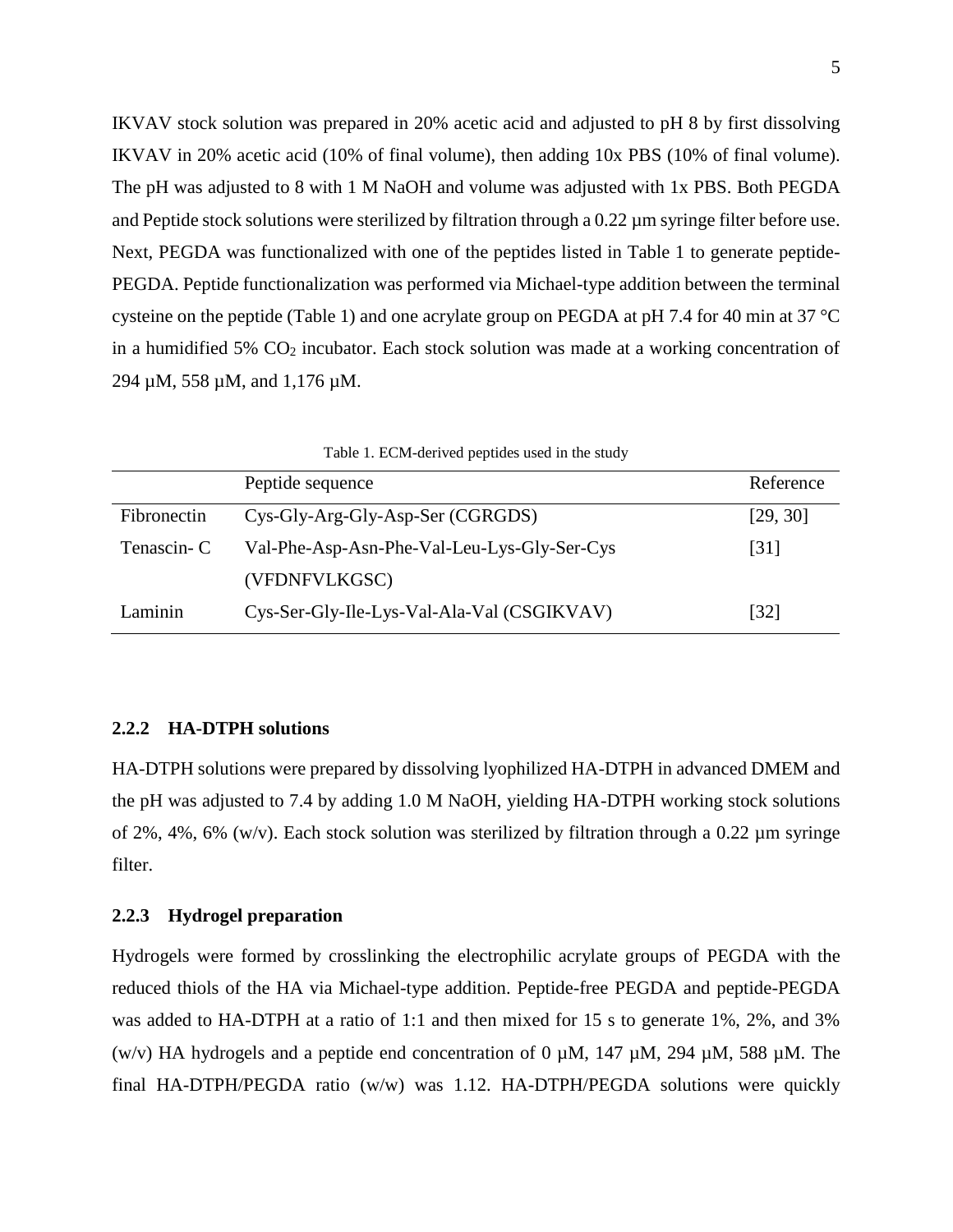pipetted into a  $\mu$ -slide angiogenesis slide (ibidi;10  $\mu$ l per well for cell culture), 48 well plate (150 µl per well for gene expression analysis) or Teflon covered slide (200 µl for rheological testing) and incubated for 1 h (cell culture), and 5 h (gene expression and rheological testing) at 37 °C in a humidified  $5\%$  CO<sub>2</sub> incubator. After gelation, HA hydrogels were swelled under the same incubation conditions for 15 h with the addition of advanced DMEM supplemented with 1% fetal bovine serum (FBS, Atlanta Biologicals), 1% L-Glutagro (Corning), and 1% Penicillin-Streptomycin before cell-based or rheology assays.

#### <span id="page-18-0"></span> $2.3$ **Rheological characterization**

The viscoelastic mechanical properties of the hydrogels were measured with an AR2000 rheometer (TA) using a parallel plate geometry with a 20 mm diameter at a starting normal force of 1 N. The hydrogels were prepared, incubated and swelled as previously stated above. The linear range of the viscoelastic response was first measured with an angular frequency sweep ranging from 0.1 to 200 rad/s at 0.5% strain. The storage and loss moduli of the hydrogels were measured with an increasing oscillatory stress sweep from 0.1 Pa to 100 Pa at 1 rad/sec. Teflon slides were secured to the bottom plate with tape to prevent movement during the test.

#### <span id="page-18-1"></span> $2.4$ **Cryo-SEM**

Differences in pore diameter between 1%, 2%, and 3% (w/v) HA hydrogels were visualized by cryo-scanning electron microscopy (Cryo-SEM). Cryo-SEM was performed on a FEI NovaNanoSEM with a GATAN Alto 2500 cryo-system. HA-DTPH/PEGDA solutions were pipetted into a SEM stub adaptor and incubated for 1 h at 37  $\degree$ C in a humidified 5% CO<sub>2</sub> incubator before swelling for 15 h. Individual samples were flash-frozen by immersion in liquid nitrogen and then fractured with a scalpel. Fractured samples were then lyophilized inside the cryo-system and sputtered with platinum. Images were taken at  $5 \text{ kV}$  with a spot size of  $3$  and  $10,000 \times$ magnification. Pore diameter was calculated by measuring the length of a draw line between two opposite points of the pore using FIJI (NIH).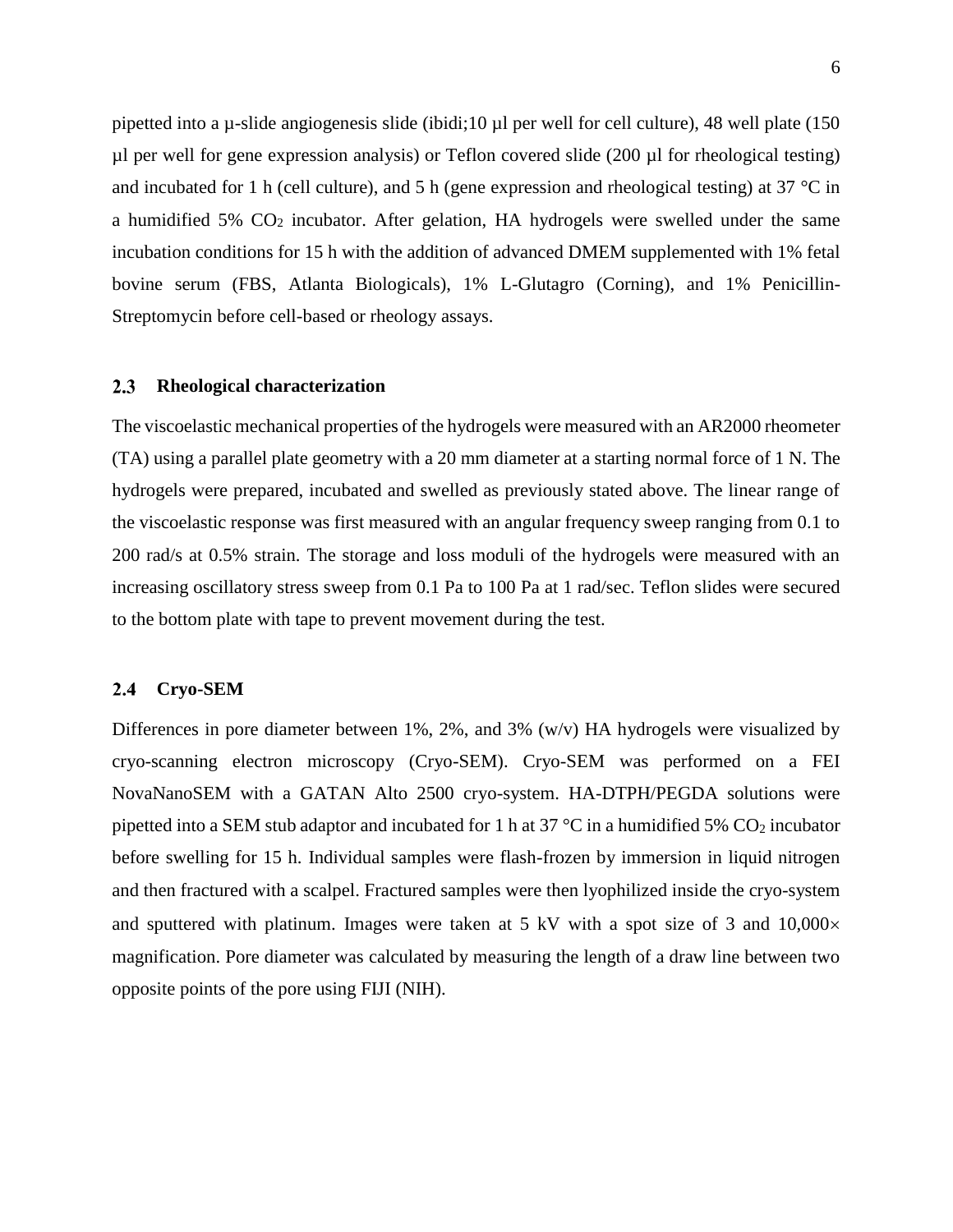### <span id="page-19-0"></span>**In-vitro cell expansion and cell culture**

### <span id="page-19-1"></span>**2.5.1 Primary isolation and cell culture**

Murine experiments were approved by the Purdue Animal Care and Use Committee (PACUC; protocol #1209000723). PACUC ensures that all animal programs, procedures, and facilities at Purdue University adhere to the policies, recommendations, guidelines, and regulations of the USDA and the United States Public Health Service in accordance with the Animal Welfare Act and Purdue's Animal Welfare Assurance. Pax3-Cre [33] and ROSA-ZsGreen1 transgenic mice [34] were obtained from the Jackson Laboratory (Bar Harbor, ME, USA) and used to generate Pax3-Cre/ZsGreen1+ progeny in which the satellite cells are GFP+.

Tibialis anterior (TA) muscles were harvested from 3-4 week old mice. Each pair of TAs were placed in a digestion solution consisting of advanced DMEM and 2 mg/ml collagenase type II (Worthington Biochemical). After incubation for 1-1.5 h in a shaking water bath at 37  $^{\circ}$ C, the suspension was passed through a 70  $\mu$ m strainer to remove debris and undigested tissue. To completely remove all collagenase type II, the cell suspension was centrifuged, supernatant aspirated and resuspended in growth medium [DMEM (high glucose with sodium pyruvate, cat#10313), supplemented with 10% FBS, 1% L-Glutagro, and 1% Penicillin-Streptomycin], two times. Cells were then plated in a 100 mm dish (Greiner CELLSTAR) and cultured in growth medium at 37 °C in a humidified 5%  $CO<sub>2</sub>$  incubator.

The resulting cell population was composed of GFP+ myoblasts and GFP- cells, the latter of which were predominantly fibroblasts. The heterogeneous population of cells was expanded until 80% confluent and then passaged by dissociating cell monolayers with 1.5 mL trypsin/EDTA, centrifuged, resuspended in growth medium and replated at 1:2. Cells were expanded and passaged 3 times before separating GFP+ from GFP- cells by fluorescence-activated cell sorting (FACS) using a FACSAria III flow cytometer. GFP+ cells were cultured in growth medium with 4 ng/ml recombinant murine FGF-2 (PeproTech) at 37  $^{\circ}$ C in a humidified 5% CO<sub>2</sub> incubator. GFP- cells were cultured in growth medium at 37  $\degree$ C in a humidified 5% CO<sub>2</sub> incubator. Cell subpopulations were expanded until 80-90% confluent and then passaged by dissociating cell monolayers with 1.5 mL trypsin/EDTA, centrifuged, and resuspended in growth medium and replated at 1:2. Cells were expanded and passaged a maximum of 4-5 times prior to any experiment.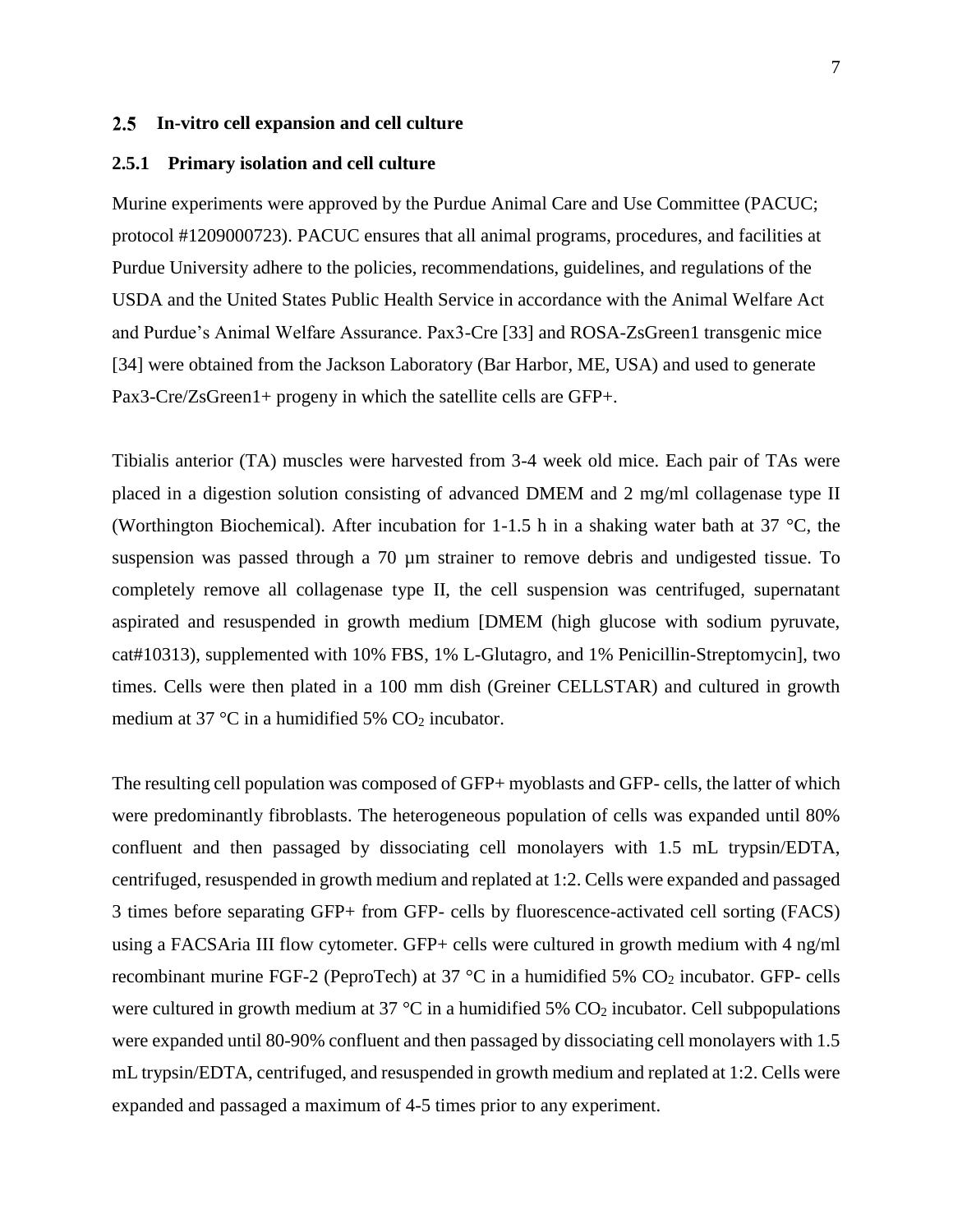Trypsinization can cause proteolytic breakdown of functional integrins on the cell membrane [35], causing a detriment to cell and ECM-derived peptide interaction. Therefore, before any cell-based experiment, cell monolayers were dissociated with 10mM EDTA in Milli-Q water with an adjusted pH of 7.4, centrifuge, and resuspended in supplemented advanced media.

### <span id="page-20-0"></span>**2.5.2 Cell migration**

Each cell subpopulation was seeded on the surface of 1%, 2% or 3%  $(w/v)$  HA hydrogels previously formed in a  $\mu$ -slide angiogenesis slide, at a density of 5,000 cells/cm<sup>2</sup>. Cells were allowed to attach and equilibrate at 37  $\degree$ C in a 5% CO<sub>2</sub> on a Leica DMI600 fluorescent microscope equipped with a PECON BLX Black Incubator for 3 h, followed by time-lapse imaging with a frequency of 1 image per hour for 24 h, at 5x. Individual cell migration was quantified over the first 12 h using the Manual Tracking plugin in FIJI.

### <span id="page-20-1"></span>**2.5.3 Cell proliferation**

Cells were plated on 1% 2% or 3% (w/v) HA hydrogels as described above at a density of  $5,000$ cells/cm<sup>2</sup>. Cells were cultured for 3 h at 37 °C in a humidified 5%  $CO_2$  incubator. Half of the media of each well was then carefully pipetted out. Then, 1 mM of 5-ethynyl-2'-deoxyuridine (EdU) in 1x PBS was diluted in growth medium to a concentration of  $2 \mu M$ , and added to each well (final concentration of EdU = 1  $\mu$ M). Cells were cultured for 24 h and then fixed in 4% paraformaldehyde (Sigma) for 20 min, rinsed in PBS, permeabilized with 0.5% Triton X-100 (Amersham Life Science) in PBS for 10 min and then rinsed in PBS. Cells were blocked for 15 min [blocking buffer: 20% goat serum, 0.2% bovine serum albumin (Sigma)], rinsed in PBS, stained with 5 µM AF555 picolyl-azide toolkit following manufacturer's instructions, and with 1:500 DAPI of 1 mM in PBS for 10 min. The entire well was imaged with a tile scan at 5x using a Leica DMI600 fluorescent microscope, and the number of cells actively synthesizing DNA was quantified by dividing the number of nuclei with EdU incorporation by the total number of nuclei visualized with DAPI.

#### <span id="page-20-2"></span>2.6 **Gene expression analysis**

Cells were seeded on the surface of  $1\%$ ,  $2\%$  or  $3\%$  (w/v) HA hydrogels on a 48-well plate at a density of 5,000 cells/cm<sup>2</sup>. RNA was isolated according to manufacturer's instructions using a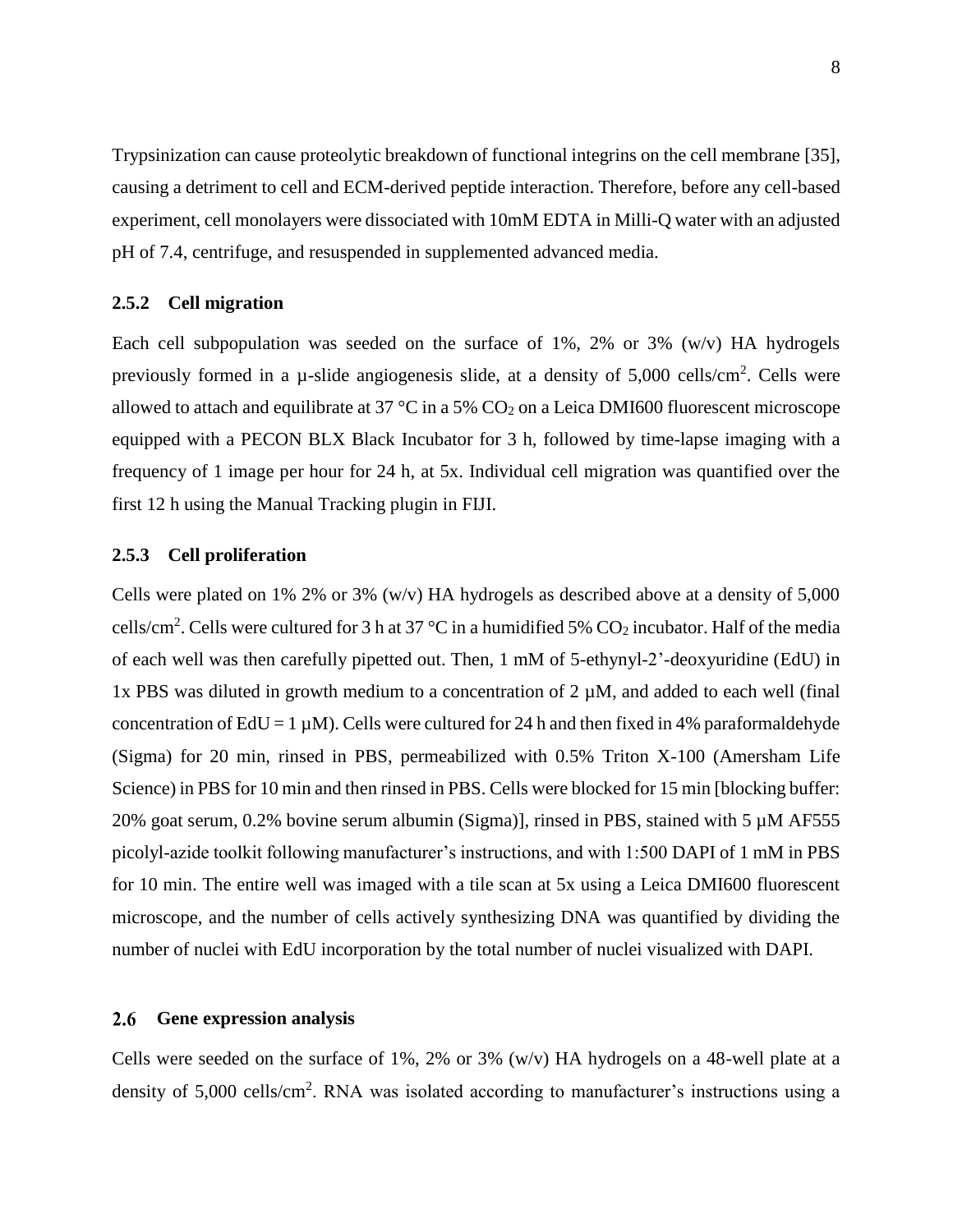Qiagen miRNA kit. Total RNA was converted to cDNA using iScript cDNA synthesis kit (BIO-RAD) in a thermal cycler (BIO-RAD). Quantitative PCR (qPCR) was performed using SsoAdvanced Universal SYBR Green Supermix (BIO-RAD) with a real-time PCR detection system CFX96 (BIO-RAD). Changes in relative expression for the genes of interest were calculated using GAPDH as reference gene. Primer sequences for target genes are listed in Table 2.

Table 2. Primer sequences for qPCR analysis.

<span id="page-21-1"></span>

| Gene             | Forward Primer 5'-3'          | Reverse Primer 5'-3'         | Size, bp | Ref Seq        |
|------------------|-------------------------------|------------------------------|----------|----------------|
| Pax7             | <b>GAATCAGAACCCGACCTCCC</b>   | CGCCGGTTACTGAACCAGA          | 191      | NM 011039.2    |
| MyoD             | <b>GAACCCAACCTGAACGTCTG</b>   | <b>GTGTGGCCGCCATTCTTTATC</b> | 91       | NM 010783.3    |
| MyoG             | <b>GCAGGCTCAAGAAAGTGAATGA</b> | <b>TAGGCGCTCAATGTACTGGAT</b> | 122      | NM 001164048.1 |
| MyF <sub>5</sub> | AAGGCTCCTGTATCCCCTCAC         | <b>TGACCTTCTTCAGGCGTCTAC</b> | 249      | NM 008656.5    |
| <b>GAPDH</b>     | TGGAAAGCTGTGGCGTGAT           | <b>TGCTTCACCACCTTCTTGAT</b>  | 216      | NM 008084.2    |

#### <span id="page-21-0"></span> $2.7$ **Statistical analysis**

Results are presented as mean  $\pm$  standard deviation (SD). Statistical analysis was performed using Graphpad Prism 7 (La Jolla, Ca).

Two-way ANOVA and Tukey's post hoc test were used to assess the effect of peptide and %HA on storage modulus, cell migration, DNA synthesis, and gene expression. One-way ANOVA and Tukey's post hoc tests were used to assess differences in pore size across the different %HA hydrogels. In general, the sample size consisted of three independent experiments with at least three technical replicates each. Statistical significance was considered at a value of  $\alpha$ <0.05. Statistical significance is represented as follows: \**p*<0.05, \*\**p*<0.01, \*\*\**p*<0.001.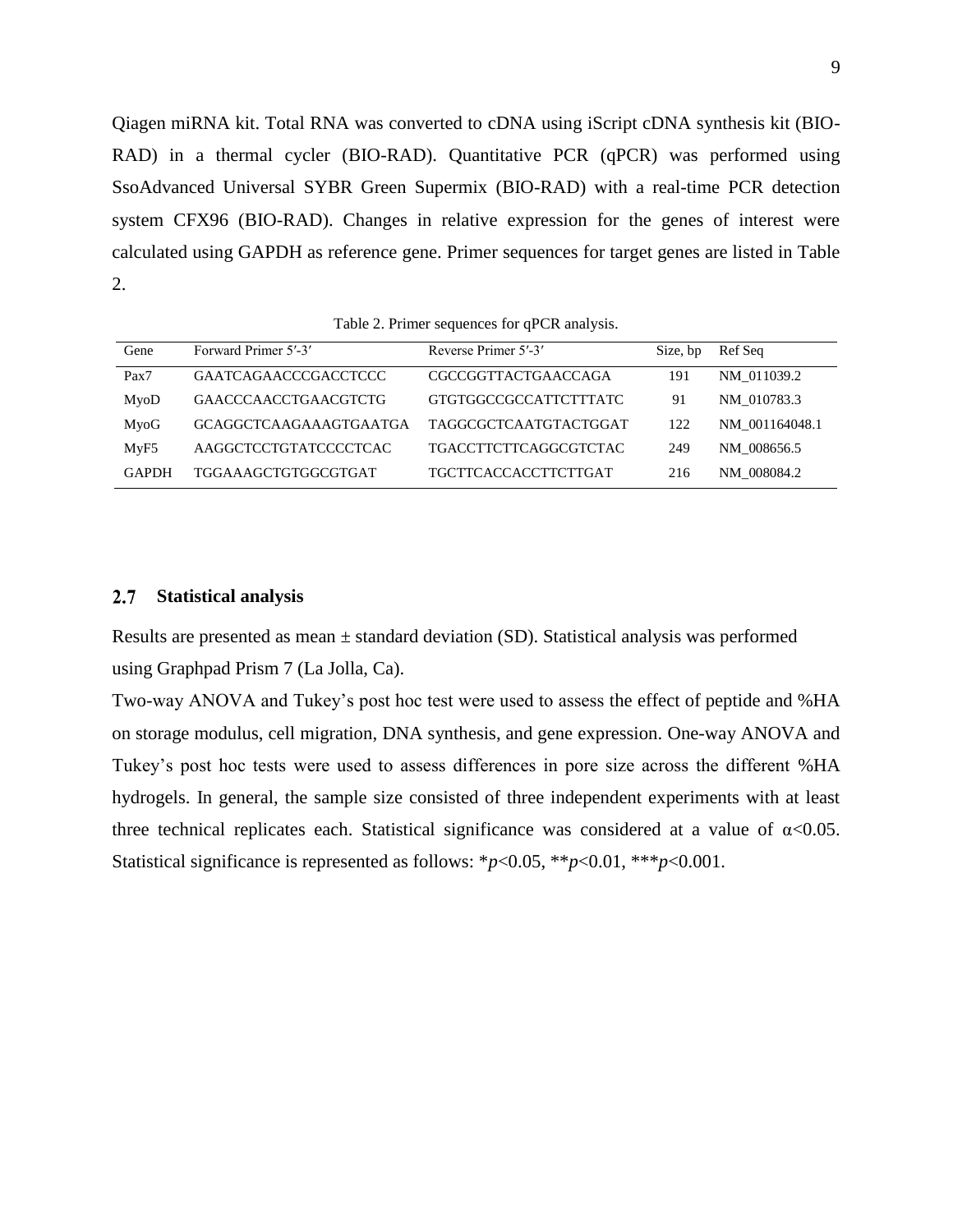### **3. RESULTS**

#### <span id="page-22-1"></span><span id="page-22-0"></span> $3.1$ **Characterization of peptide-functionalized hydrogels**

To examine how the mechanical properties of hydrogels were influenced by HA concentration and peptide addition, gels were tested with a rheometer. The linear viscoelastic range was determined from angular frequency sweeps (0.1-200 rad/sec) of the HA-DTPH PEGDA hydrogels. A 0.5% strain applied to the hydrogels produced constant storage modulus (G') values indicating that the samples were independent of the applied angular frequency (up to 10 rad/sec). Therefore, an angular frequency of 1 rad/sec was used to determine G' by testing hydrogels with an oscillatory stress sweep ranging from  $0.1 - 100$  Pa (Fig. 1). G' was compared between samples at an oscillatory stress of 10 Pa. As expected, G' significantly increased as HA concentration increased from 1% to 3% (w/v) ( $p < 0.05$ ; Fig. 1). Notably, G' was much higher than the loss modulus (G''), demonstrating that the rheological response is mainly dominated by elastic behavior (Fig. 2).



<span id="page-22-2"></span>Figure 1. Storage modulus of HA hydrogels is not affected by peptide functionalization. (A) G' significantly increased as HA concentration increased from  $1 - 3$  % (w/v). Oscillatory shear stress was performed at 1 rad/sec and G' determined at an oscillatory shear stress of 10 Pa. Two-way ANOVA indicated that HA percentage significantly affected G' ( $p$ <0.05), whereas functionalization with 294  $\mu$ M peptide did not. Tukey's post-hoc test revealed significant differences between G' of different gel percentages (\**p*<0.05, \*\**p*<0.01, \*\*\**p*<0.001). (B) Functionalization of 1% HA with 0 - 588  $\mu$ M peptide did not significantly affect G'. Error bars = SD, n = 4 for each treatment.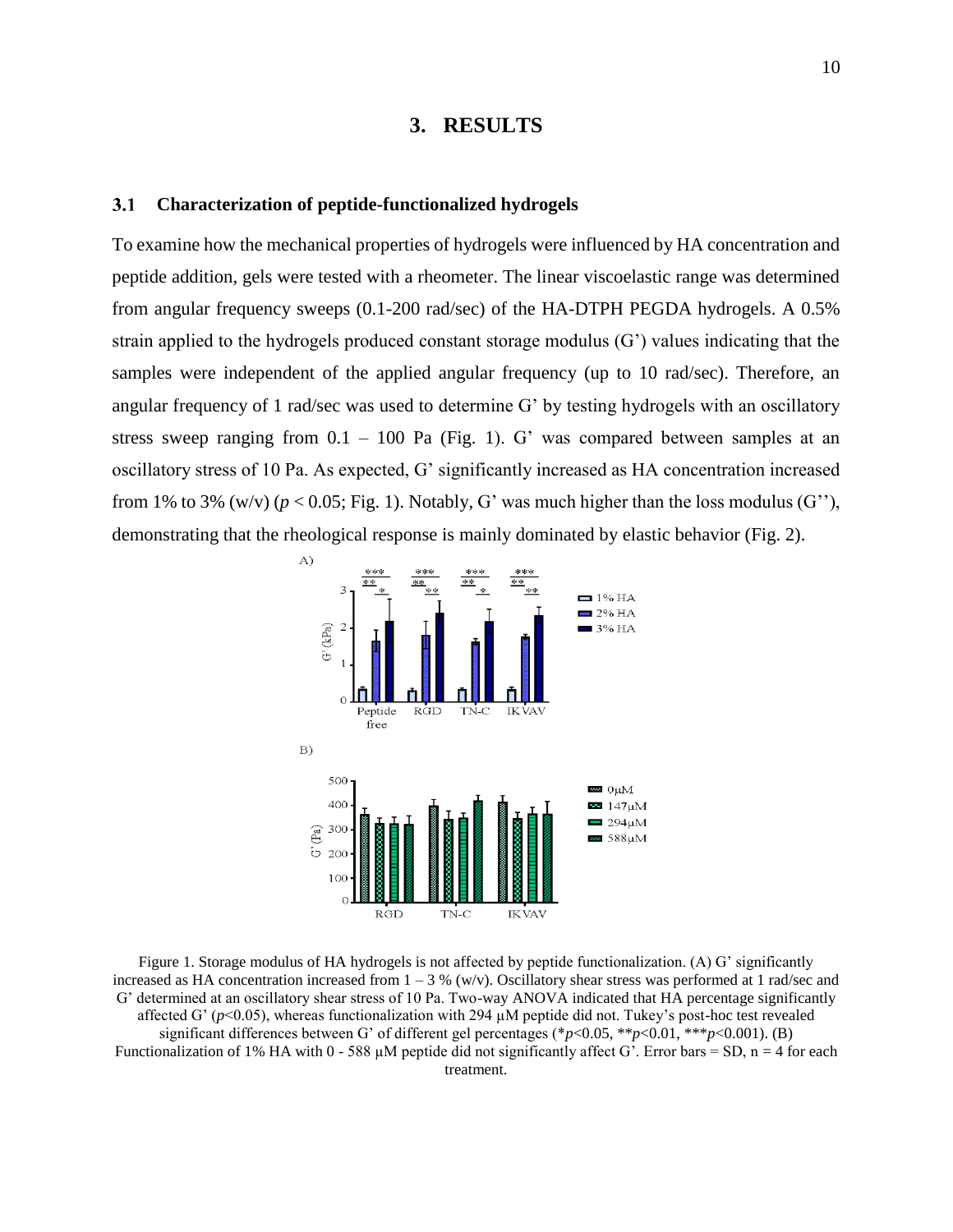

<span id="page-23-1"></span>Figure 2. Rheological response of HA hydrogels is dominated by elastic behavior. Oscillatory shear stress was performed at 1 rad/sec and G', G'' determined at an oscillatory shear stress of 10 Pa. Two-way ANOVA indicated that G' is statistically higher than G'' ( $p$ <0.0001). Tukey's post-hoc test revealed significant differences between G' and G'' of the same HA hydrogel percentages ( $p$ <0.0001). Error bars = SD,  $n = 4$  for each treatment.

To assess if peptide addition had an impact on mechanical properties, the hydrogels were functionalized with up to 588 µM peptide, double the concentration used in subsequent studies. Results showed that G' was not significantly affected by peptide functionalization (Fig. 1). To study the inner structure of the hydrogel, images of the pore structure were resolved by Cryo-SEM. For the three %HA hydrogels a honeycomb pore structure was revealed. Further quantification showed inner pore diameter was significantly smaller in the 3% HA hydrogels (*p* < 0.001; Fig. 3).

<span id="page-23-0"></span>

<span id="page-23-2"></span>Figure 3. Pore diameter of hydrogels decreases as HA percentage increases. (A) Representative Cryo-SEM images for  $1 - 3\%$  HA hydrogels. Bar = 10  $\mu$ m (B) One-way ANOVA indicated that pore diameter was significantly affected by HA% (p<0.001). Tukey's post-hoc test revealed a significant decrease in pore diameter in the 3% HA hydrogel compared to the other hydrogels. (\*\**p*<0.01, \*\*\**p*<0.001). Peptide functionalization did not significantly affect pore diameter. Error bars  $=$  SD,  $n=4$  for each treatment.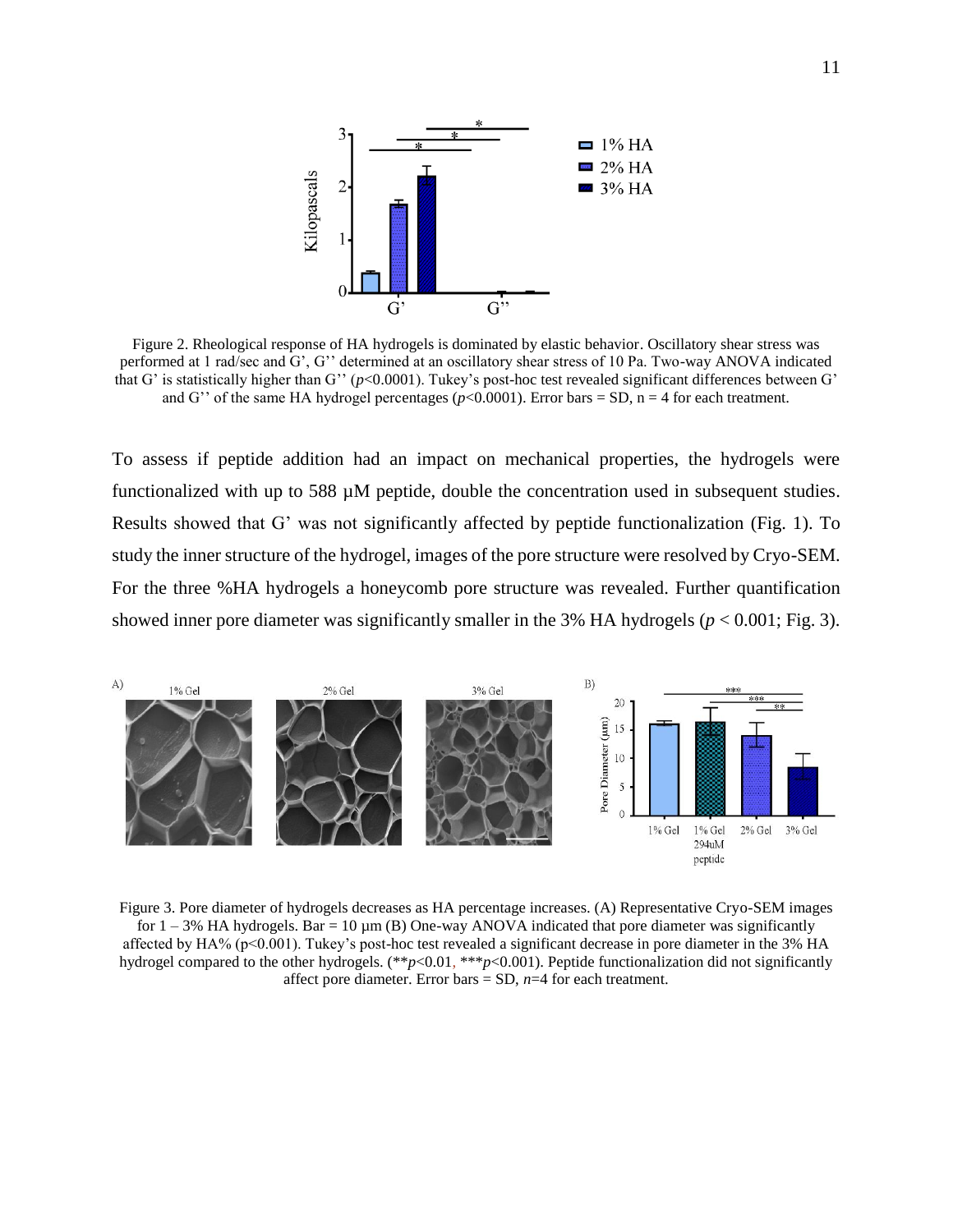#### <span id="page-24-0"></span> $3.2$ **Peptide type and %HA have a profound effect on GFP+ and GFP- cell proliferation**

Fibrotic tissue formation is thought to be caused by high expansion of connective tissue cells compared to preferential activation of satellite cells at the site of injury [11]. Therefore, we determined the influence of %HA and different ECM-derived peptides on cell proliferation by quantifying the number of cells that were actively synthesizing DNA. In order to separately analyze the effect of %HA and peptide type on the behavior of muscle progenitors and the surrounding connective tissue cells, we used a mouse model in which muscle progenitors were labeled with GFP. Muscle-derived cells were isolated from the tibialis anterior muscle of Pax3- Cre/ZsGreen1 mice and sorted using FACS to generate GFP+ (satellite cells) and GFP- (connective tissue) cells. Unless specified, data was normalized to the 1% HA peptide-free hydrogels.

Overall, the HA hydrogels stimulated higher DNA synthesis of GFP+ cells compared to the GFPcells (Appendix Fig. 1). Variations in %HA in the peptide-free hydrogels did not have a significant impact on DNA synthesis of GFP- cells (Fig. 4). However, when 3% HA hydrogels were functionalized with either peptide, a significant increase on DNA synthesis was observed in comparison with the other percentages ( $p < 0.05$ ). To note, both GFP+ cells and GFP- cells increased in cell proliferation on the 2% HA hydrogels.

Taken together, DNA synthesis by GFP- cells is upregulated regardless of the peptide type used in this study, as long as higher %HA hydrogels are used. Meanwhile, DNA synthesis of GFP+ cells was specifically stimulated on the 2% HA hydrogel functionalized with RGD ( $p < 0.05$ ).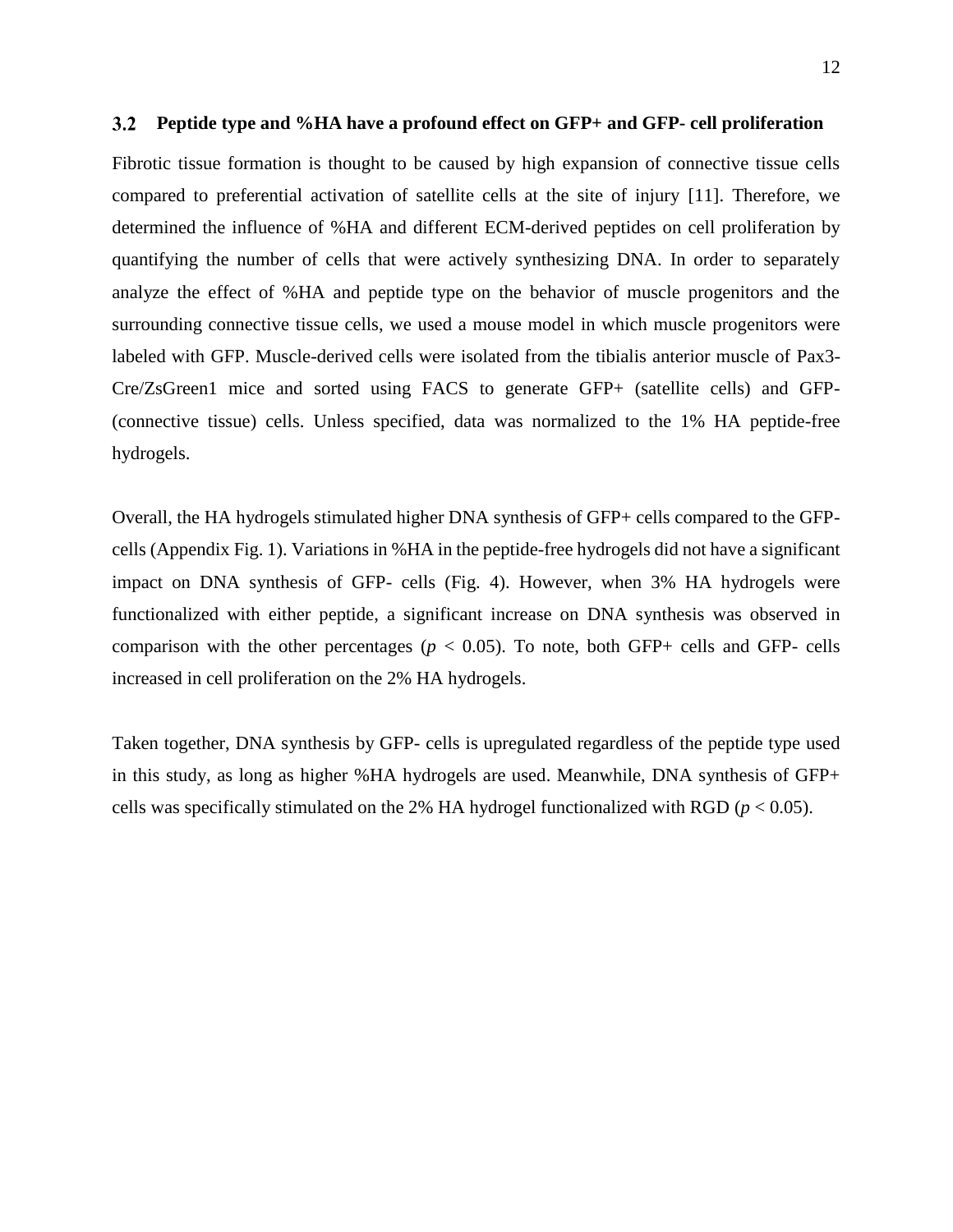

<span id="page-25-1"></span>Figure 4. DNA synthesis by GFP+ and GFP- cells is influenced by %HA and type of peptide. Overall DNA synthesis by GFP+ cells was greater than that by the GFP- cells (Appendix Fig. 9). A) GFP+ cells showed the highest DNA synthesis on the 2% HA hydrogels functionalized with RGD. Two-way ANOVA revealed significance for peptide  $(p<0.05)$  and gel percentage  $(p<0.0001)$ . B) Two-way ANOVA revealed significance for peptide (p<0.05) and gel percentage (p<0.0001) on GFP- cell migration. Tukey's post hoc tests showed a significant increase in DNA synthesis on the 3% peptide-functionalized hydrogels. GFP+ and GFP- cells were cultured *in vitro*  for 24 h and the percentage of cells that synthesized new DNA was determined by labeling for EdU incorporation (\* $p$ <0.05; \*\* $p$ <0.005). Error bars = SD;  $n \ge 360$  cells per hydrogel combination.

#### <span id="page-25-0"></span> $3.3$ **Peptide type and %HA affects cell migration**

In addition to proliferation, satellite cell migration to the site of injury is critical for the promotion of muscle repair. Therefore, we determined the influence of %HA and ECM-derived peptides on the migration of FACS isolated GFP+ and GFP- cells. Overall, the addition of RGD significantly decreased cell migration of both GFP+ and GFP- cells compared to the other hydrogels (Fig. 5). Additionally, the combination of RGD with the increase in %HA further reduced cell migration, GFP+ cells ( $p < 0.001$ ).

Promotion of cell migration by TN-C incorporation was observed only in the 1% HA hydrogel and only for GFP+ cells. Interestingly, the combination of %HA and IKVAV incorporation had opposite effect on the migratory response of the two cell types. While the increase in %HA accompanied with IKVAV incorporation enhanced GFP+ cell migration ( $p < 0.001$ ), a reduction on GFP- cell migration was observed ( $p < 0.05$ ).

Taken together, GFP+ cell migration showed more sensitivity to changes in %HA and type of peptide, whereas GFP- cell migration was mainly affected by type of peptide. The latter can be confirmed by noting no difference in GFP- cell migration on peptide-free hydrogels, while GFP+ migratory response was significantly affected by %HA within each peptide group.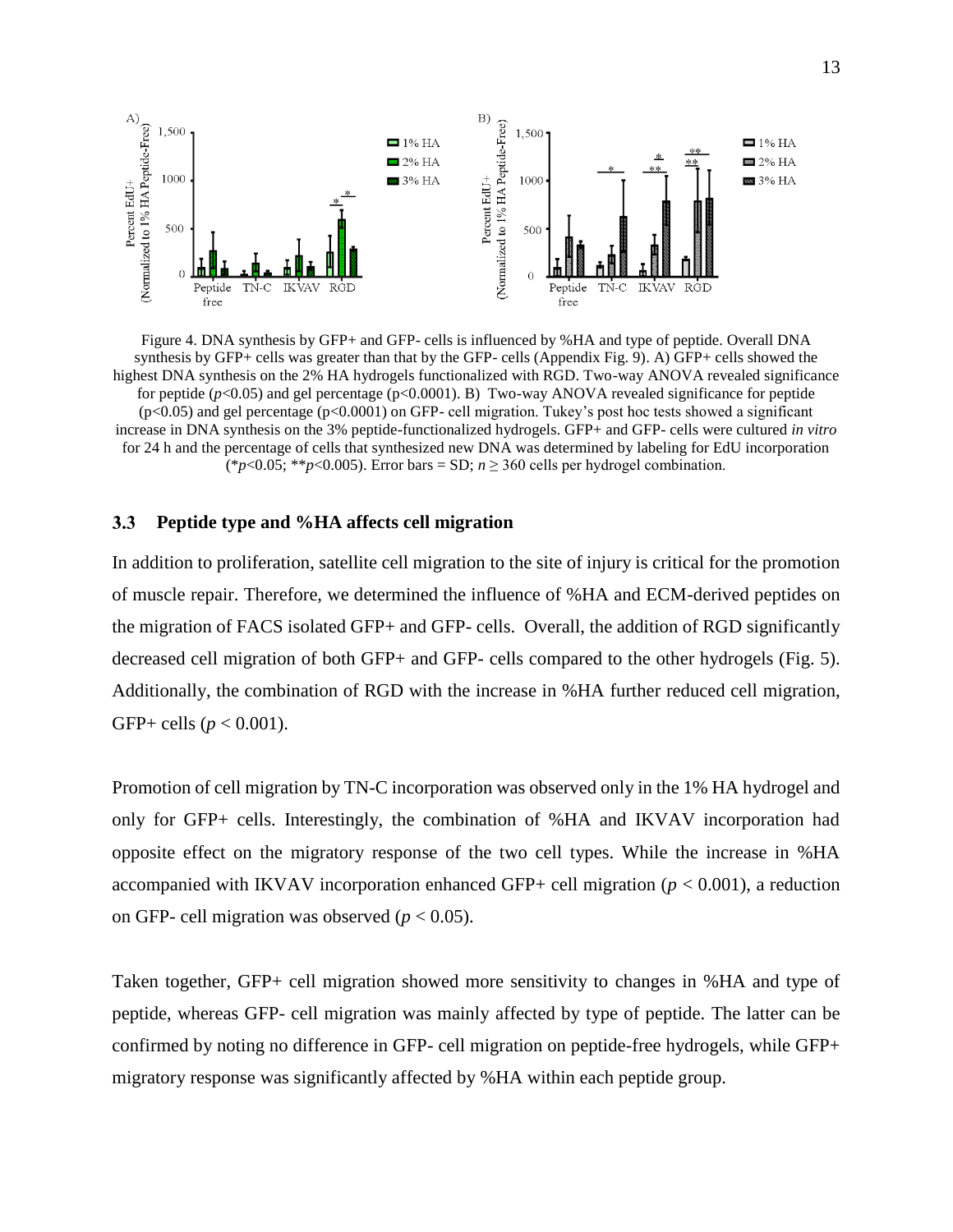

<span id="page-26-1"></span>Figure 5. Migratory response of GFP+ and GFP- cells is influenced by %HA and type of peptide. There was an overall decrease in GFP+ and GFP- cell migration on RGD-functionalized hydrogels. While TN-C-functionalized hydrogels had a similar effect on both GFP+ and GFP- cells, IKVAV-functionalized hydrogels had an opposite effect on the migratory response of the two cell types. A) GFP+ cells migratory response was significantly affected by %HA within each peptide group. Two-way ANOVA showed significance for peptide/%HA interaction (p<0.0001), peptide (p<0.0001), and %HA (P<0.0001). Tukey's post hoc test revealed the effect of %HA on the different peptide groups (\*p<0.05, \*\*p<0.01, \*\*\*p<0.001). B) Total distance traveled by GFP- cells was of a similar magnitude as GFP+ cells (Appendix Fig. 10); however, the migratory response was less affected by %HA. Two-way ANOVA showed significance for %HA (p<0.05) and type of peptide (p<0.0001). Tukey's post hoc test revealed difference in cell migration by IKVAV-functionalized hydrogels between 1% and 3% HA (\*p < 0.05). GFP+ and GFP- cells were imaged and tracked every hour for 12 h. Error bars = SD;  $n \ge 100$  cells per %HA-peptide combination.

#### <span id="page-26-0"></span> $3.4$ **Hydrogel mechanical properties along with RGD and IKVAV incorporation enhanced cell spreading**

Due to the electronegativity of hyaluronic acid coupled with the potential lace of hyaladherins on the cells, cells are unable to attach properly to the peptide-free hydrogel. Cell attachment and cell spreading correlates with increased cell viability and proliferation [36]. Therefore, promotion of cell attachment and spreading by ECM-derived peptides on GFP+ and GFP- cells on the hydrogels was assessed after 24 h.

Overall, GFP+ and GFP- cells spread more on the HA hydrogels functionalized with RGD and IKVAV in comparison to TN-C and peptide-free hydrogels. Interestingly, cluster formation seen on the peptide-free hydrogels was diminished on the 2% HA hydrogels for both GFP+ and GFPcells (Fig. 6-7), and then diminished on the 3% HA hydrogels. The latter demonstrates the importance of hydrogel mechanical properties in regulating cell attachment and cell spreading.

As seen on the peptide-free hydrogels, differences in cell spreading and intercellular binding were seen across the different %HA hydrogels functionalized with either RGD or IKVAV. Of note, for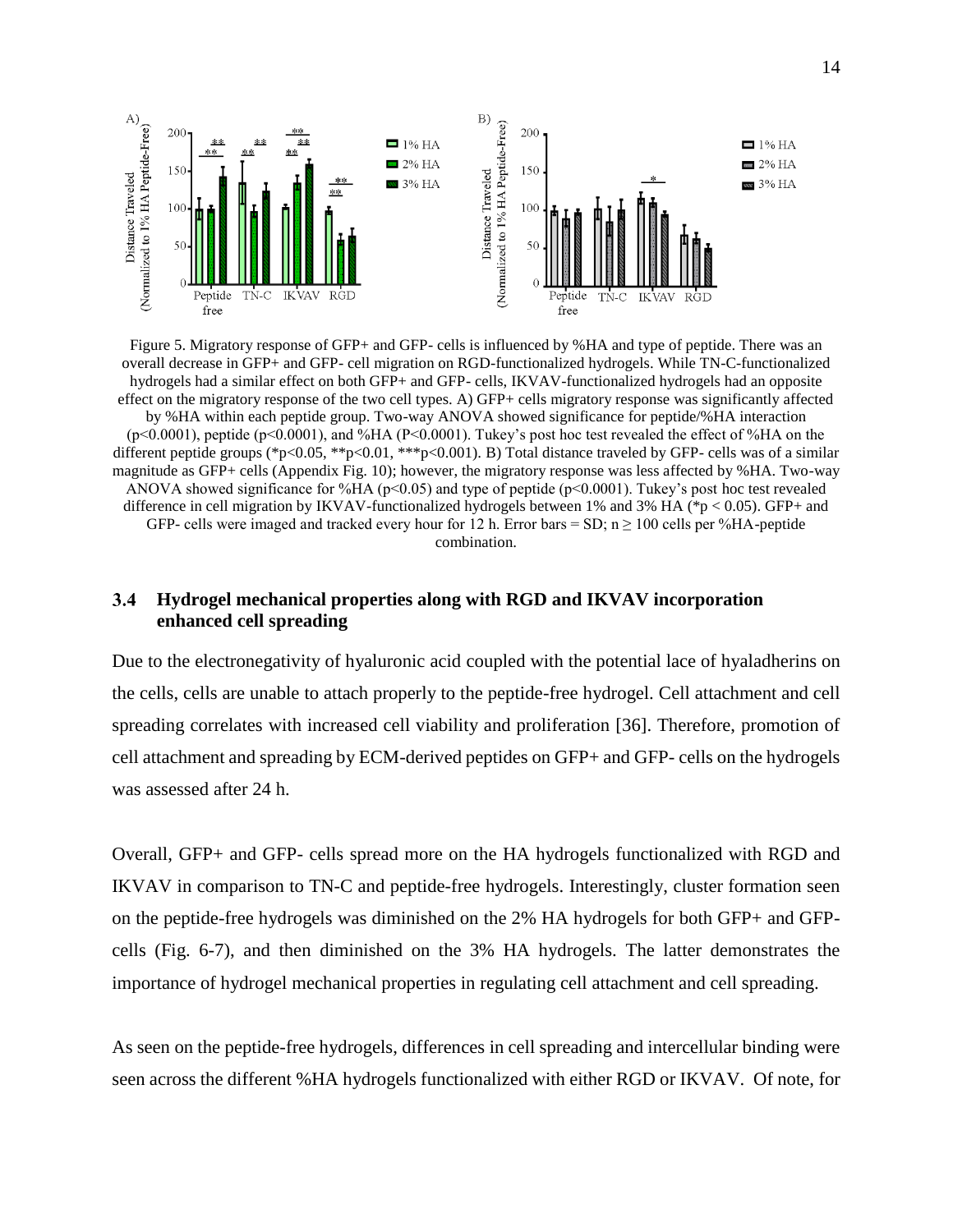GFP+ cells, both 2% and 3% HA hydrogels enhanced cell spreading in a similar way among hydrogels with RGD or IKVAV incorporation. However, GFP- cells were more susceptible to changes in %HA. As shown in Fig.7. IKVAV promoted higher cell spreading on the 2% HA hydrogels while RGD incorporation enhanced cell spreading on the 3% HA hydrogels.



<span id="page-27-0"></span>Figure 6. Incorporation of ECM-derived peptides and hydrogel stiffness impacts the attachment and spreading of GFP+ cells. RGD and IKVAV-functionalized hydrogels enhanced cell spreading in comparison to the cell clustering effect observed on peptide free and TN-C-functionalized hydrogels. Interestingly, hydrogel stiffness caused evident differences in cell phenotype within each hydrogel group. Bar =  $100 \mu$ m.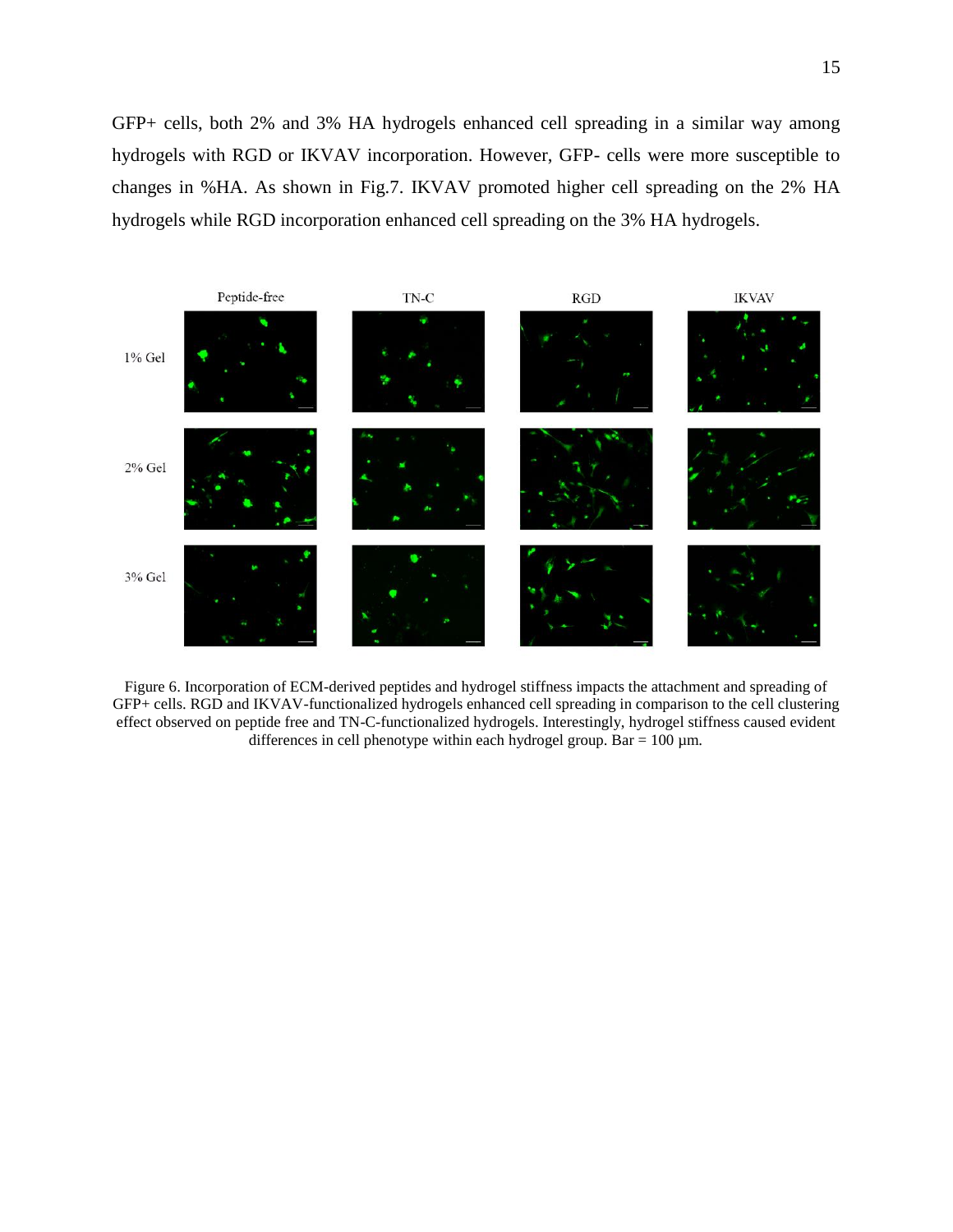

<span id="page-28-0"></span>Figure 7. Incorporation of ECM-derived peptides and hydrogel stiffness impacts the attachment and spreading of GFP- cells. Similar to GFP+ cells, RGD and IKVAV-functionalized hydrogels promoted higher cell attachment and cell spreading. Cell spreading was enhanced on RGD-functionalized hydrogels as gel percentage increased. In comparison, the IKVAV-functionalized hydrogels promoted higher cell spreading on the 2% HA hydrogel. Bar = 100 µm.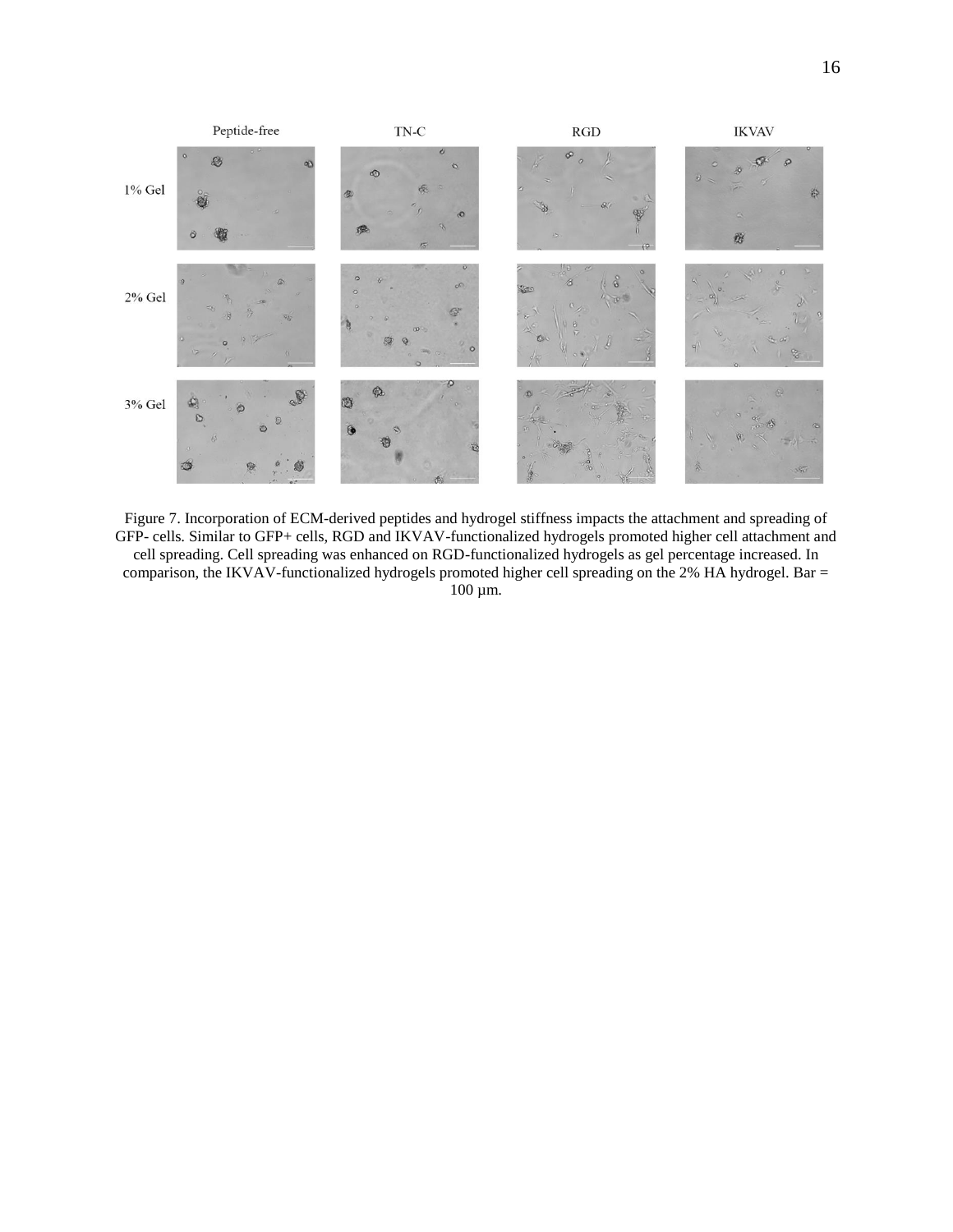#### <span id="page-29-0"></span> $3.5$ **MyoD and Pax7 are significantly upregulated by IKVAV on the 3% HA hydrogels**

In mature muscle, satellite cells reside in a quiescent form until they are activated in response to extrinsic signals such as changes in ECM during muscle repair [37]. Once activated, satellite cells proliferate, and progeny fuse with damaged myotubes or with each other to form differentiated myotubes [6]. Activation, proliferation, and differentiation of satellite cells is regulated by changes in expression of myogenic regulatory factors (MRFs), including MyoD, Myf5 and MyoG [37]. Paired box protein (Pax7) a transcription factor express in satellite cells has gained attention, since expression has been correlated with satellite cell self-renewal [38].

Therefore, we analyzed how expression of Pax7 and the myogenic factors involve in satellite cell activation [MyoD], self-renewal [Myf5], and differentiation [MyoG] were affected by %HA and type of peptide on GFP+ cells. Gene expression was assessed at 24 h post cell seeding.

Surprisingly, significant differences were found only in MyoD and Pax7 gene expression. Both MyoD and Pax7 were significantly upregulated on the 3% HA hydrogel peptide-free and 3% HA hydrogel functionalized with IKVAV (Fig. 8).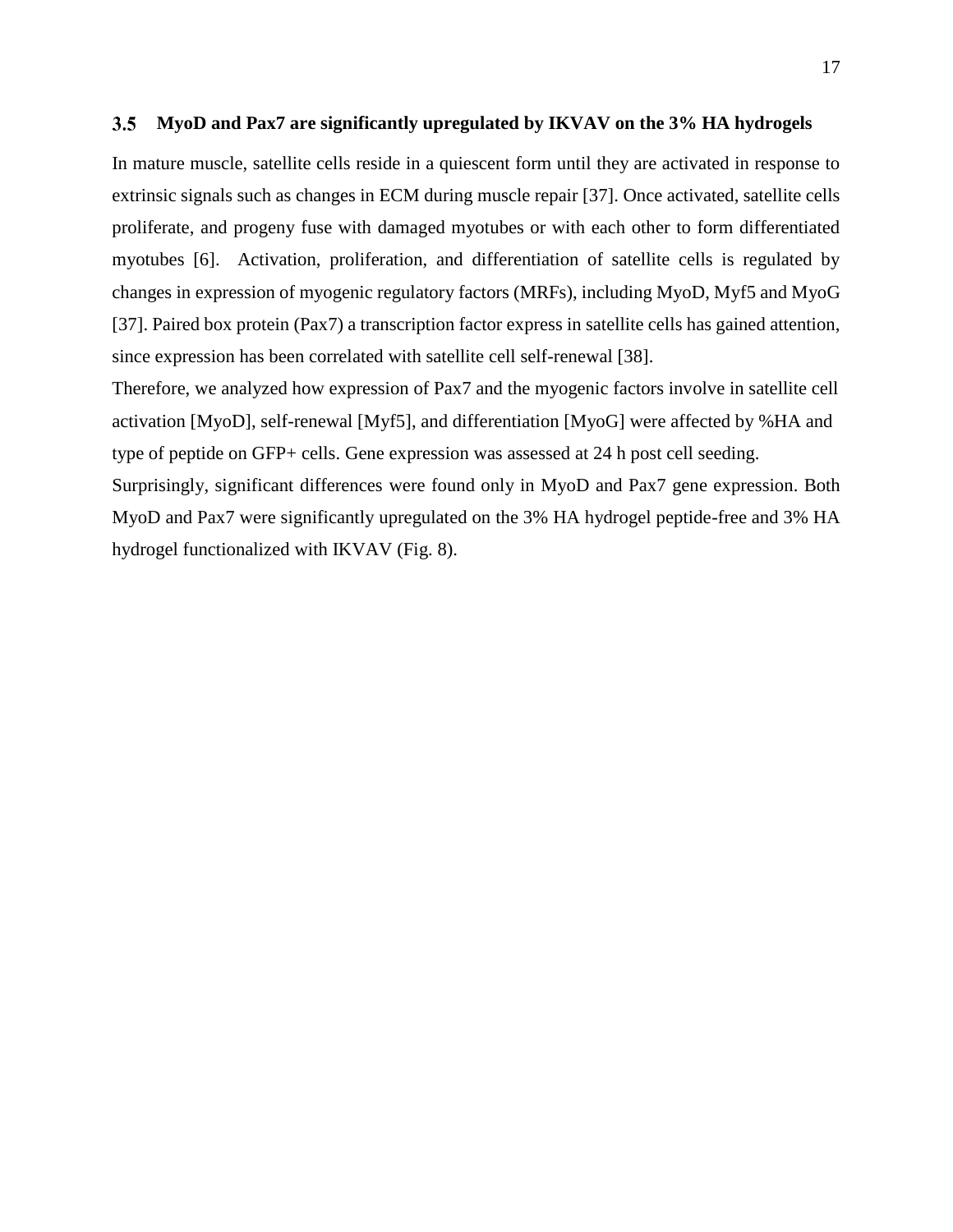

<span id="page-30-0"></span>Figure 8. MyoD and Pax7 expression was highly upregulation on the 3% HA hydrogels functionalized with IKVAV and peptide-free. MyoD Two-way ANOVA showed significance for %HA ( $p$ <0.01). Pax7 Two-way ANOVA showed significance for %HA ( $p$ <0.01) and type of peptide ( $p$ <0.01). Tukey's post hoc test revealed the effect of %HA on the peptide-free and IKVAV functionalized hydrogels for MyoD and Pax7 (\**p*<0.05; \*\**p*<0.005). Error  $bars = SD; n = 3.$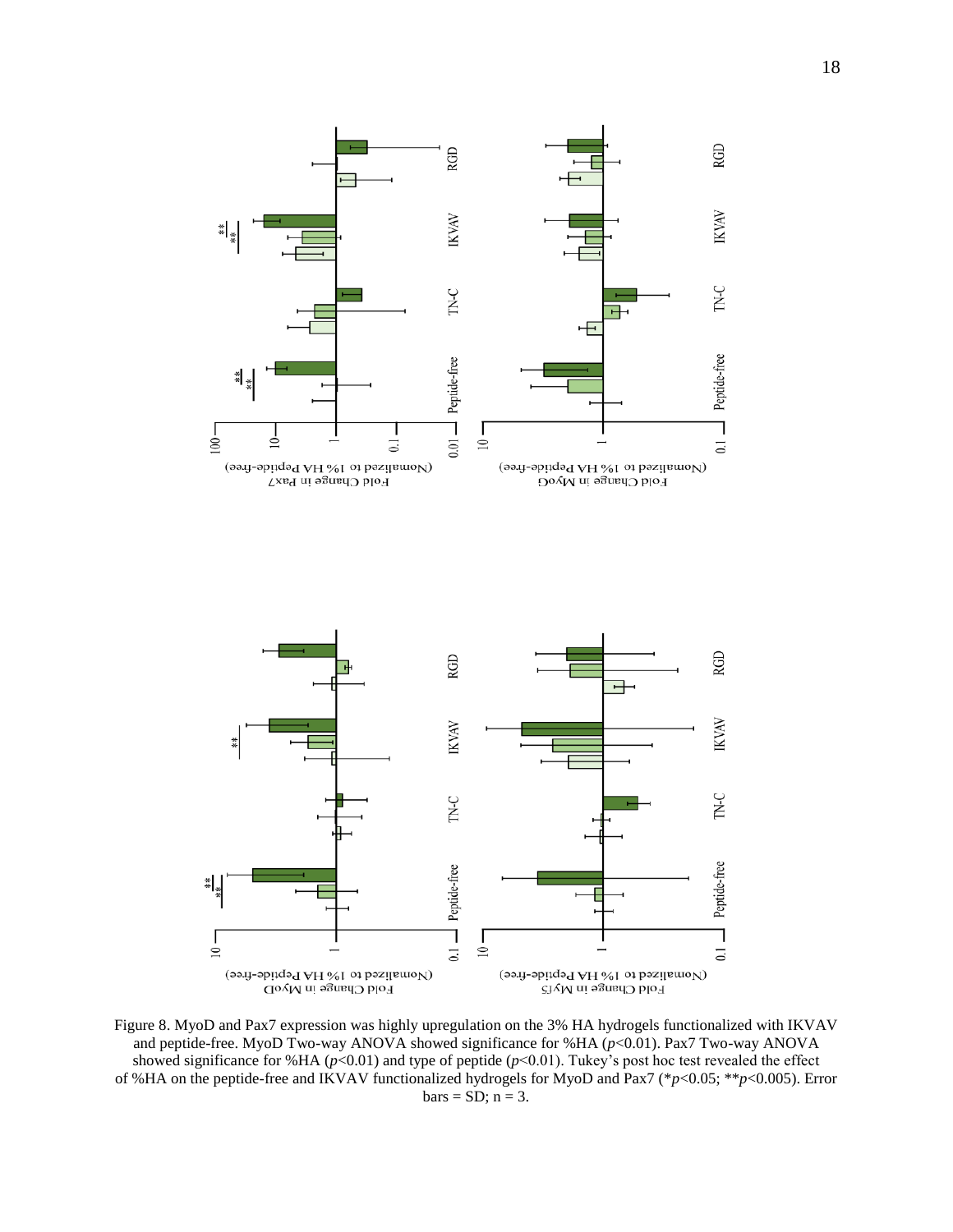### **4. DISCUSSION**

<span id="page-31-0"></span>Providing the necessary framework to sustain cell migration, viability, and proliferation is necessary to promote muscle regeneration after VML. Even though fibroblast synthesis of ECM is an important step for muscle regeneration, a regulated expansion of this cells and the enrichment of satellite cells at the site of injury is needed to avoid fibrotic tissue formation [3, 17].

In this study, we analyzed the influence of ECM-derived peptides and stiffness on myogenic and connective tissue cell behavior. By varying the HA content in the gel three distinct types of oscillatory stiffness were acquired by increasing %HA. The 1,2,3 %HA hydrogels had a storage modulus (G') of 400 Pa, 1.7 kPa and 2 kPa respectively.

HA upregulation has been correlated with numerous cell responses, from promoting cell proliferation to stimulation of cell motility, depending on its molecular weight and the type of cell interacting with the HA [19, 39]. In our studies, the low molecular weight HA (100 kDa) used in our HA based hydrogels, promoted higher proliferation of satellite cells in comparison with connective tissue cells (Appendix Fig. 1). The latter correlates with past studies showing that HA upregulation enhances stem cell proliferation [19].

Fibronectin is one of the first ECM proteins that is upregulated upon muscle injury. It is thought that fibronectin is secreted with the purpose of providing a support framework after injury, enabling satellite cell proliferation at the site of injury [40]. To this end we incorporated RGD, a well-known sequence present in fibronectin. Interestingly, RGD significantly enhanced cell proliferation on the 2% HA hydrogels with G' of 1.7kPa. Correlated with past studies showing that changes in stiffness controls satellite cell fate [2, 13], the down regulation of DNA synthesis on the 3% HA hydrogels functionalized with RGD could be caused by the induction of satellite cell differentiation on substrates with higher stiffness [13]. Similarly, RGD was able to stimulate a higher DNA synthesis on the 2% HA hydrogels for GFP- cells. However, in contrast with GFP+ cells, DNA synthesis stimulation remained on the 3% HA hydrogels functionalized with RGD for GFP- cells. Functionalization of the 3% HA hydrogels stimulated DNA synthesis regardless of the ECM-based peptide used in this study. The latter not only correlates with previous studies in which increasing stiffness of scaffolds correlated with greater fibroblast proliferation [41], but could also indicate that stiffness contributes to connective tissue cell over proliferation at the site of injury compared to myogenic cell proliferation [11].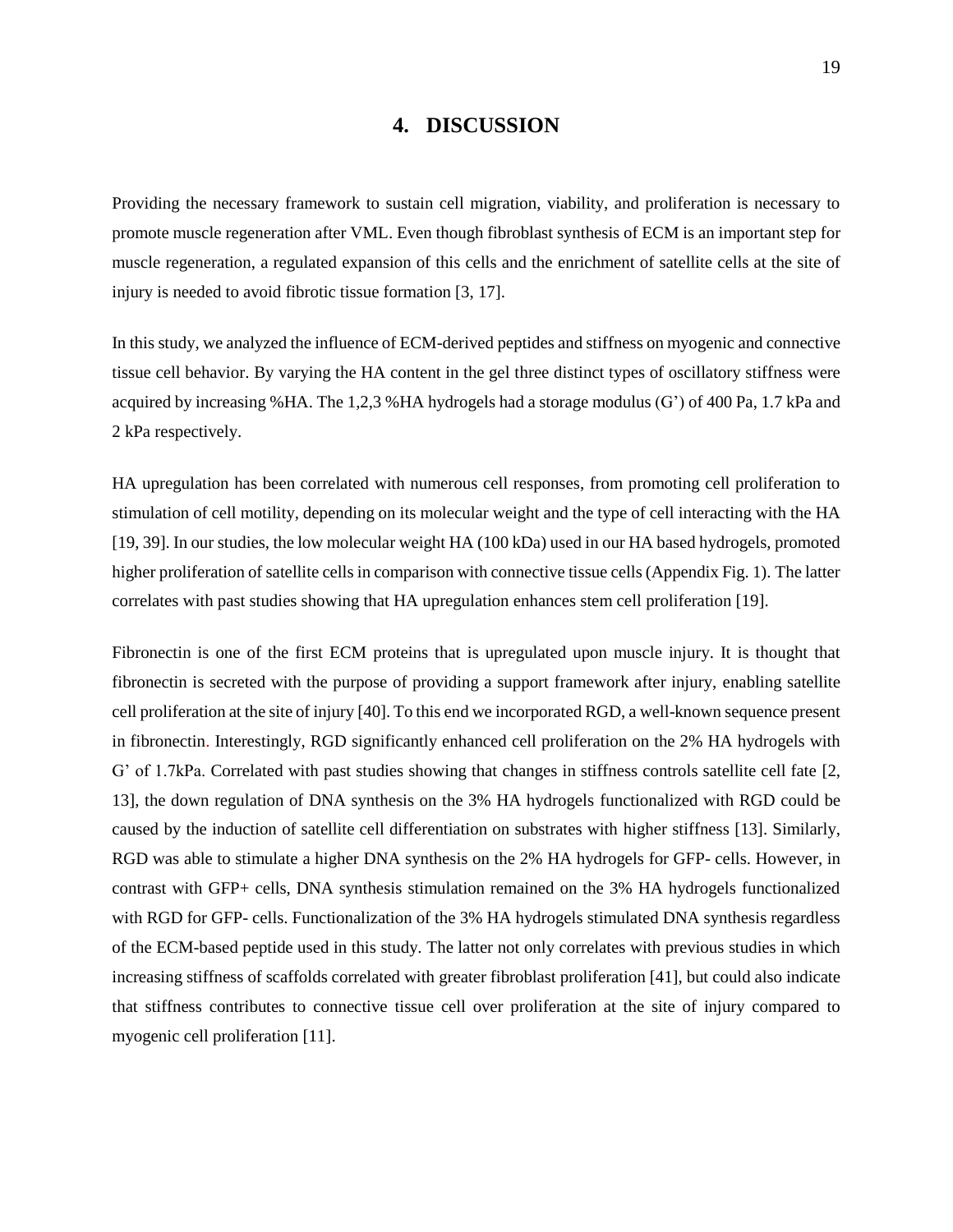TN-C is a matricellular protein highly upregulated during the wound healing process [1]. Upregulation of TN-C has been correlated with myoblast cell motility [42]. Similarly, a TN-C peptide, VFDNFVLK, has been correlated with stimulation of cell migration of neurites through the  $\alpha$ 7β1 integrin [31]. The  $\alpha$ 7β1 integrin is an integrin highly expressed in myogenic cells [43]. Therefore, we expected the stimulation on GFP+ cell migration, which interestingly varies with gel stiffness. However, while GFP+ cells were observed in increase migration at the highest HA concentration, the TN-C peptide exhibited a u-shaped curve, suggesting that satellite cells respond differently to stiffness depending on the ECM cues made available.

Stiffness effect on GFP+ cell migration correlates with previous studies demonstrating that substrate stiffness affects myogenic cell migration [44]. As for %HA having no effect on GFP- cell migration; Ghosh et al, quantified fibroblasts cell migration on an HA hydrogel with a G' of 4.2 kPa [45]. Interestingly, GFPcells seeded in our 2 kPa (3% HA hydrogel) migrated at a similar rate as the fibroblasts seeded on the 4.2 kPa. Demonstrating that fibroblast cell migration is not as susceptible to changes in G' between 400 Pa (1% HA hydrogel) and 4.2 kPa as GFP+ cells.

Consistent with past reports showing that HA polyanionic properties decrease cell adhesion [22, 23], both cell types seeded on the peptide-free hydrogel maintained a clumped phenotype, indicating the need for peptide functionalization for enhanced cell-gel interactions and focal adhesion formation. Additionally, HA and TN-C upregulation have been correlated with stimulation of myoblast cell motility while inhibiting cell differentiation [1]. The latter could be the reason why peptide-free and TN-C-functionalized HA hydrogels promoted cell locomotion while inhibiting cell spreading on both cell types. Cell spreading was promoted with the incorporation of RGD or IKVAV peptide on both cell types. Differences in cell spreading were observed across different %HA, highlighting the importance of external mechanical stimuli exerted on cells by the surrounding matrix. Increased cell spreading, and cell junctions were noticeable on HA hydrogels functionalized with RGD, especially on the stiffer substrate, 3% hydrogel, for GFP- cells (Fig. 7). The latter agrees with findings demonstrating that fibronectin highly promotes connective tissue cell adhesion and spreading [46]. HA hydrogels functionalized with either RGD or IKVAV promoted cell spreading at a similar degree on GFP+ cells (Fig. 6). However, fibronectin has been correlated with rapid vinculin focal contact formation accompanied with organized α-actinin [47] causing strong focal contact formation. The latter could represent the cause of why GFP+ and GFP- cells seeded on RGD had the lowest cell migration in our studies. In contrast laminin promotes diffuse vinculin and α-actinin [47], which could be why IKVAV incorporation enhanced cell spreading while maintaining a locomotory advantage over RGD. Most likely IKVAV cell motility enhancement was promoted through the interaction between ligand and the α3β1, α6β1, and α6β4 integrins [32, 48, 49] for GFP+ cells while for GFP- mainly through α3β1 integrins [50].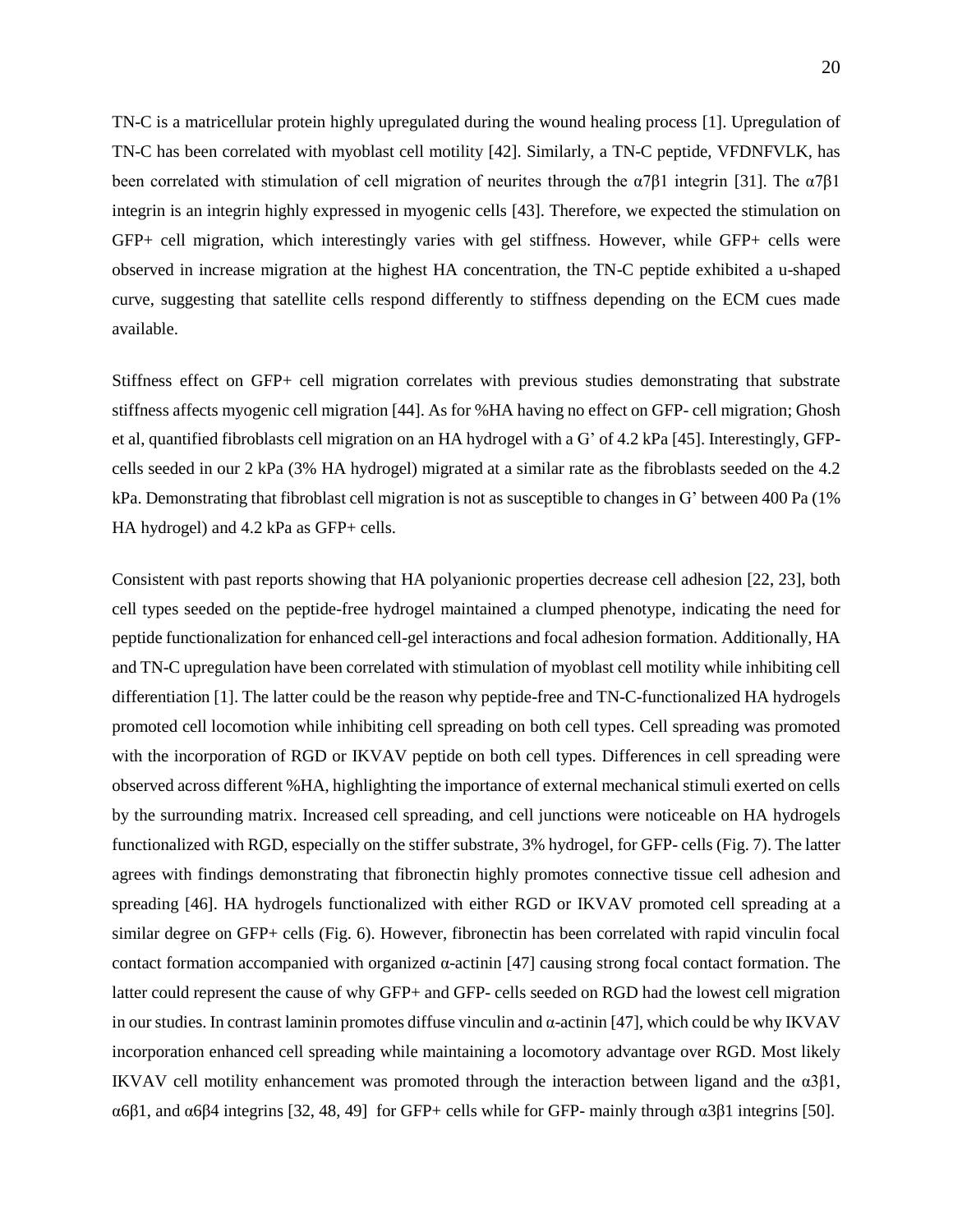Quiescent satellite cells express the transcription factor Pax7. Upon injury, satellite cells are activated, transitioning from a cell cycle arrest, G0 phase, to a G2 phase where mitosis is followed [37]. Activated satellite cells express both MyoD and Pax7 [38]. In our studies both genes were significantly upregulated on the 3% HA hydrogels that were peptide-free or functionalized with IKVAV. Interestingly, both peptide-free and IKVAV incorporation on the 3% HA hydrogels showed the highest cell migration of GFP+ cells. Pax7 upregulation has been correlated with myogenic cell migration for a successful limb formation during development [51]. Further correlation of Pax7 and MyoD expression in adult satellite cells with migration will give us more insight on how these genes can conceivably stimulate the migratory response. As for Myf5, a similar trend to MyoD was observed. However, for both MyoD and MyoG, 24 h might be too early to see any significant difference, especially for MyoG since it is a myogenic factor that is typically not upregulated until later phases of satellite cell differentiation [37].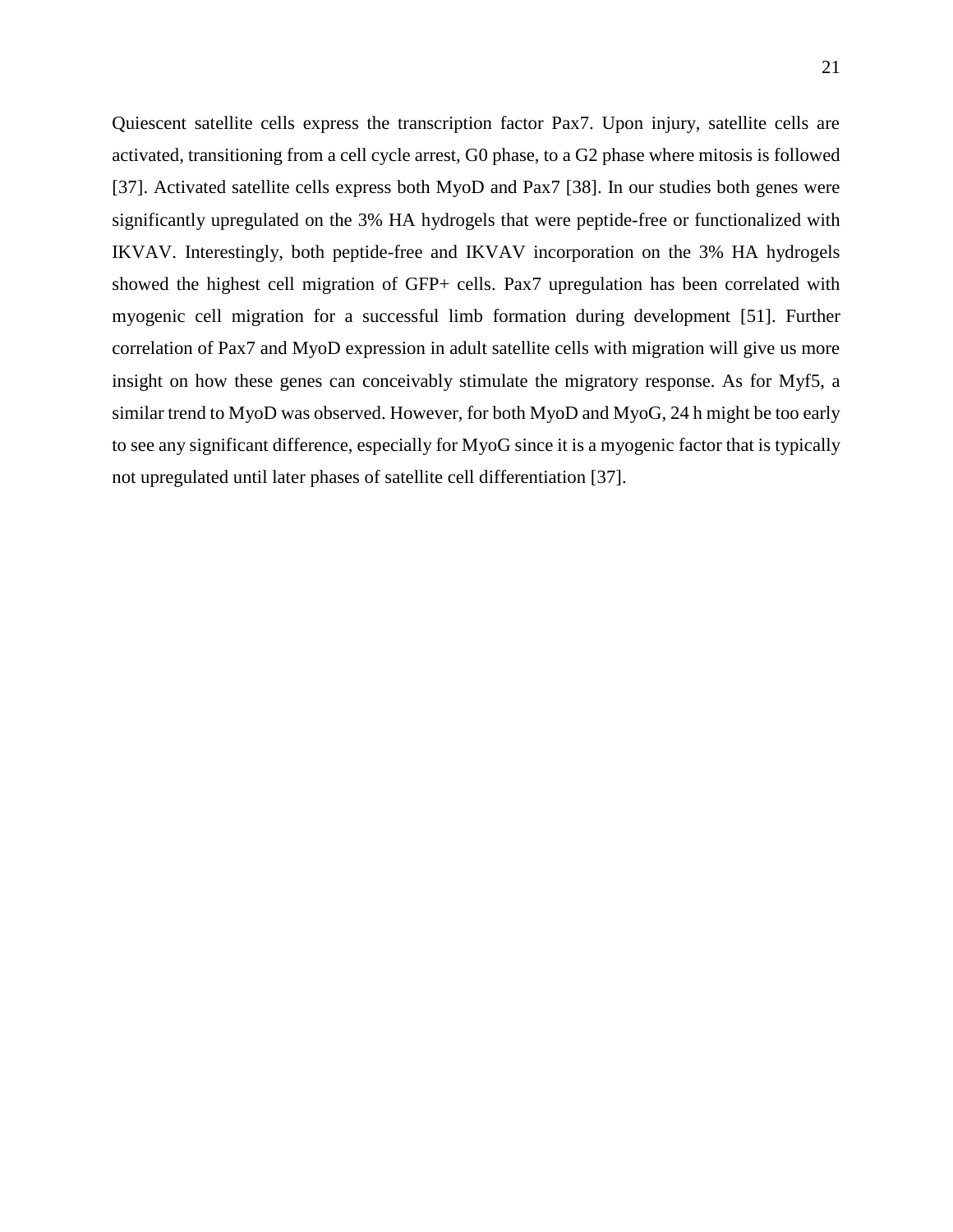### **5. CONCLUSIONS**

<span id="page-34-0"></span>With the overall goal of engineering a scaffold that could facilitate the migration of endogenous satellite cells into and within the scaffolds to help enhance body's regenerative response for the treatment of VML; results showed promise for the use of the 3% HA hydrogel functionalized with the laminin peptide, IKVAV. Attributions include promotion of satellite cell spreading while still enhancing cell migration, and the upregulation of transcription factors associated with the activation of satellite cells, MyoD and Pax7, for muscle repair.

While proliferation was not particularly enhanced, growth factors present at the site of injury could help mediate proliferation. Since satellite cell proliferation is highly stimulated by growth factors that are upregulated at the site of injury, including hepatocyte growth factor (HGF) and insulinlike growth factor (IGF) [52, 53]. Therefore, we expect that upon hydrogel implantation the in vivo response could stimulate proliferation to enhance the efficacy of the gels. Moreover, cell proliferation is also enhanced with the increase of cell density [11], meaning that as satellite cell number increases as a result to migration, the proliferative response would likely also increase. If the latter holds true, then differentiation and myotube formation would inherently follow.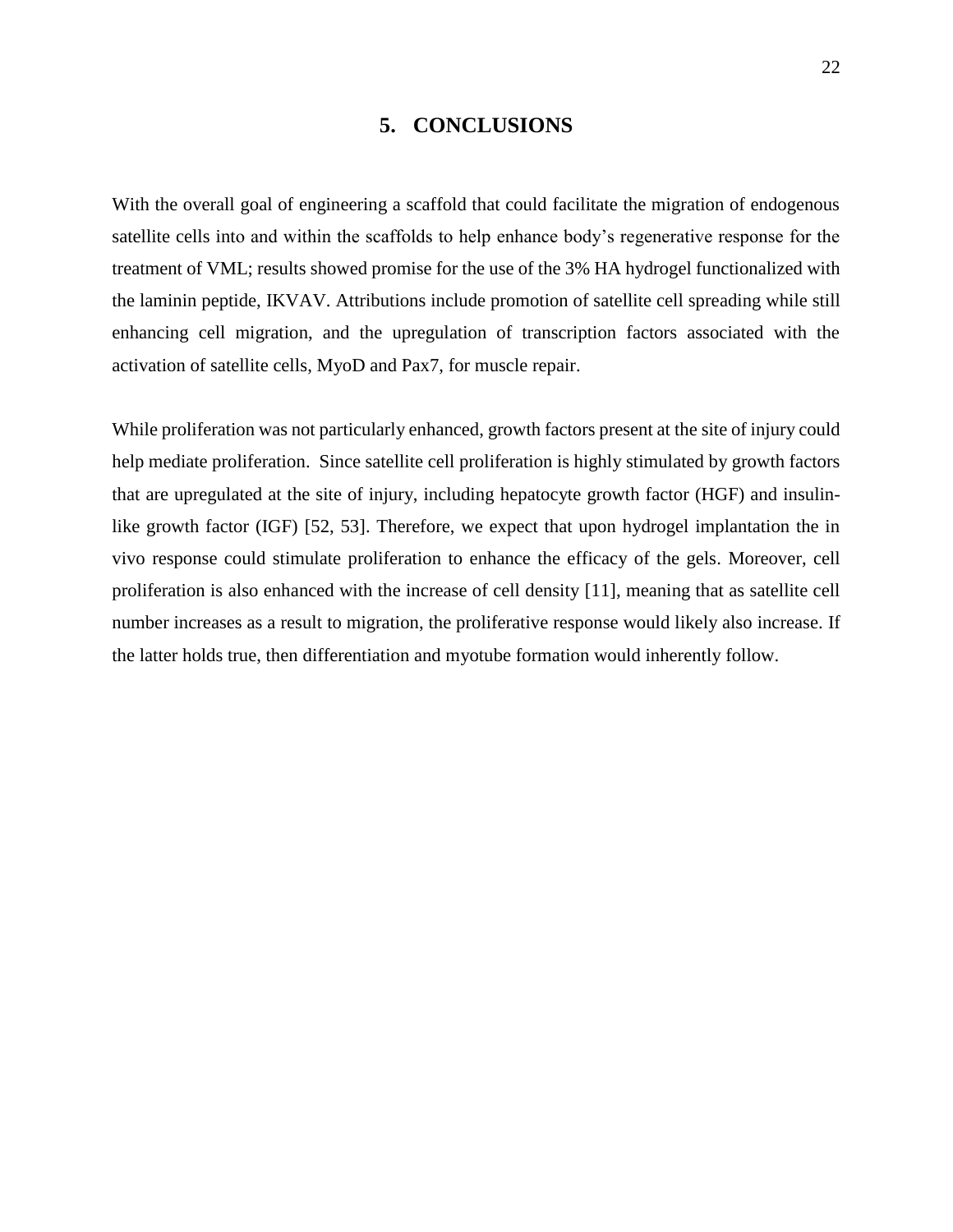### <span id="page-35-0"></span>**6. APPENDI X**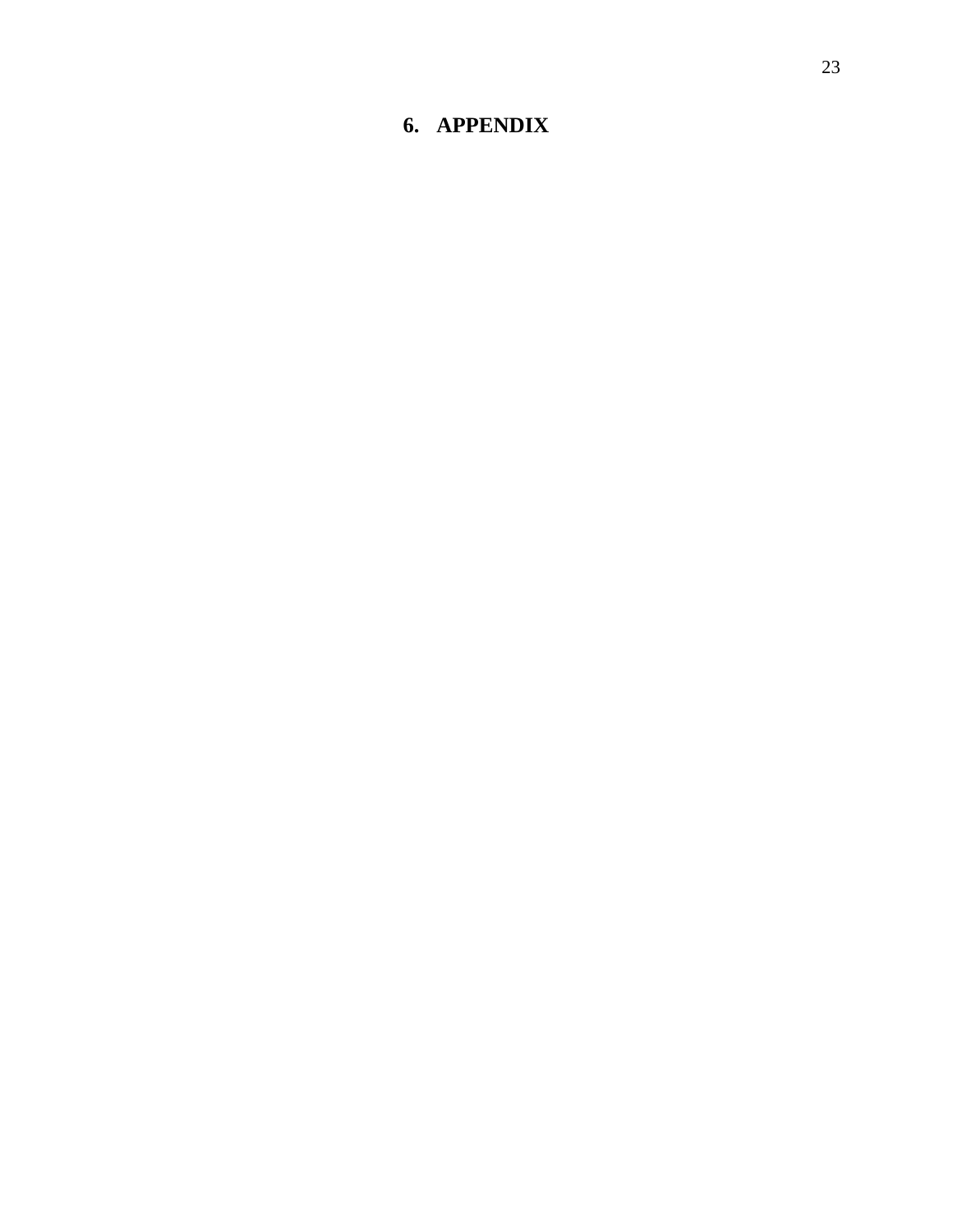

<span id="page-36-0"></span>Figure 9. Comparison of total DNA synthesis between A) GFP+ and B) GFP- cells.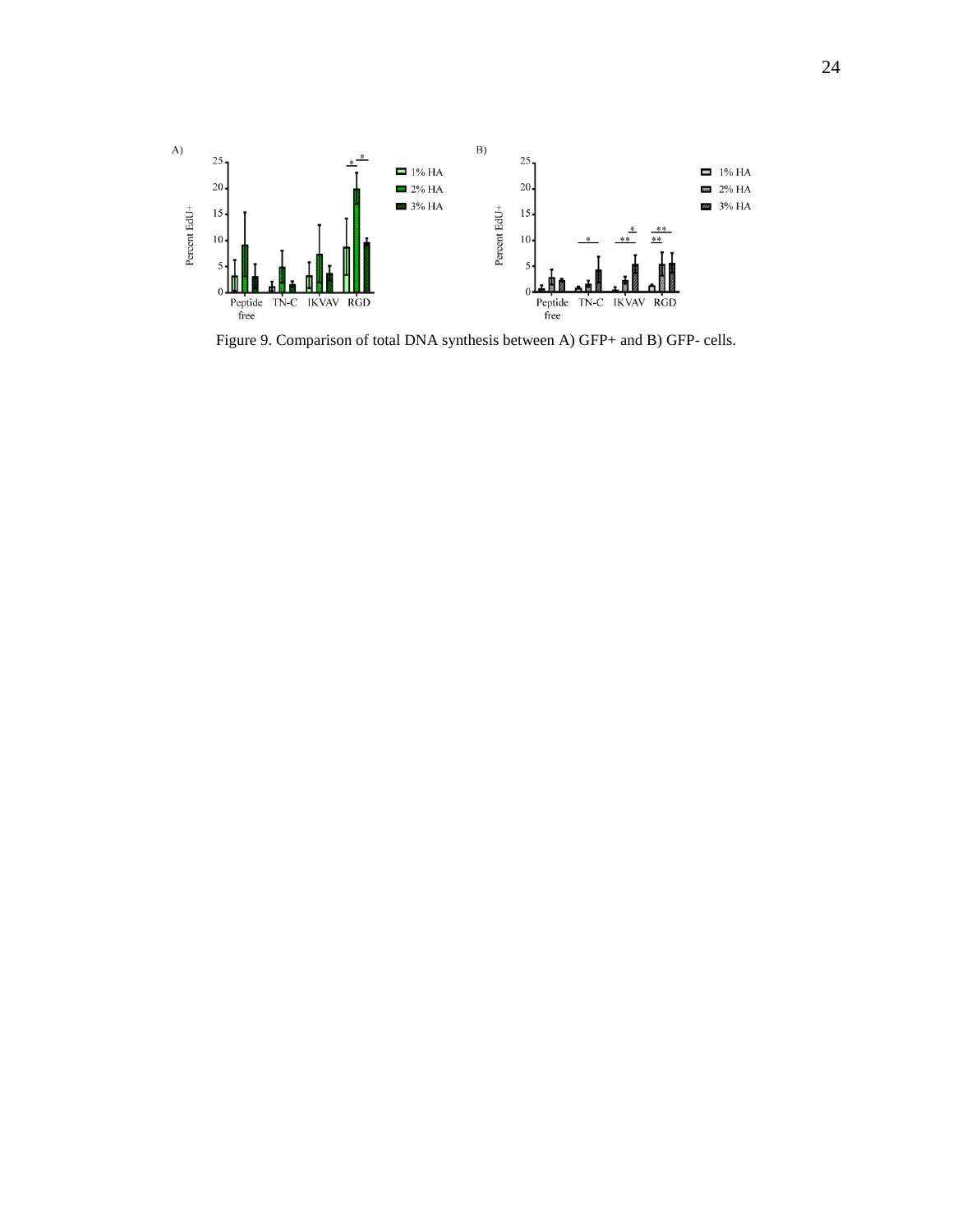

<span id="page-37-0"></span>Figure 10. Total distance traveled by A) GFP+ and B) GFP-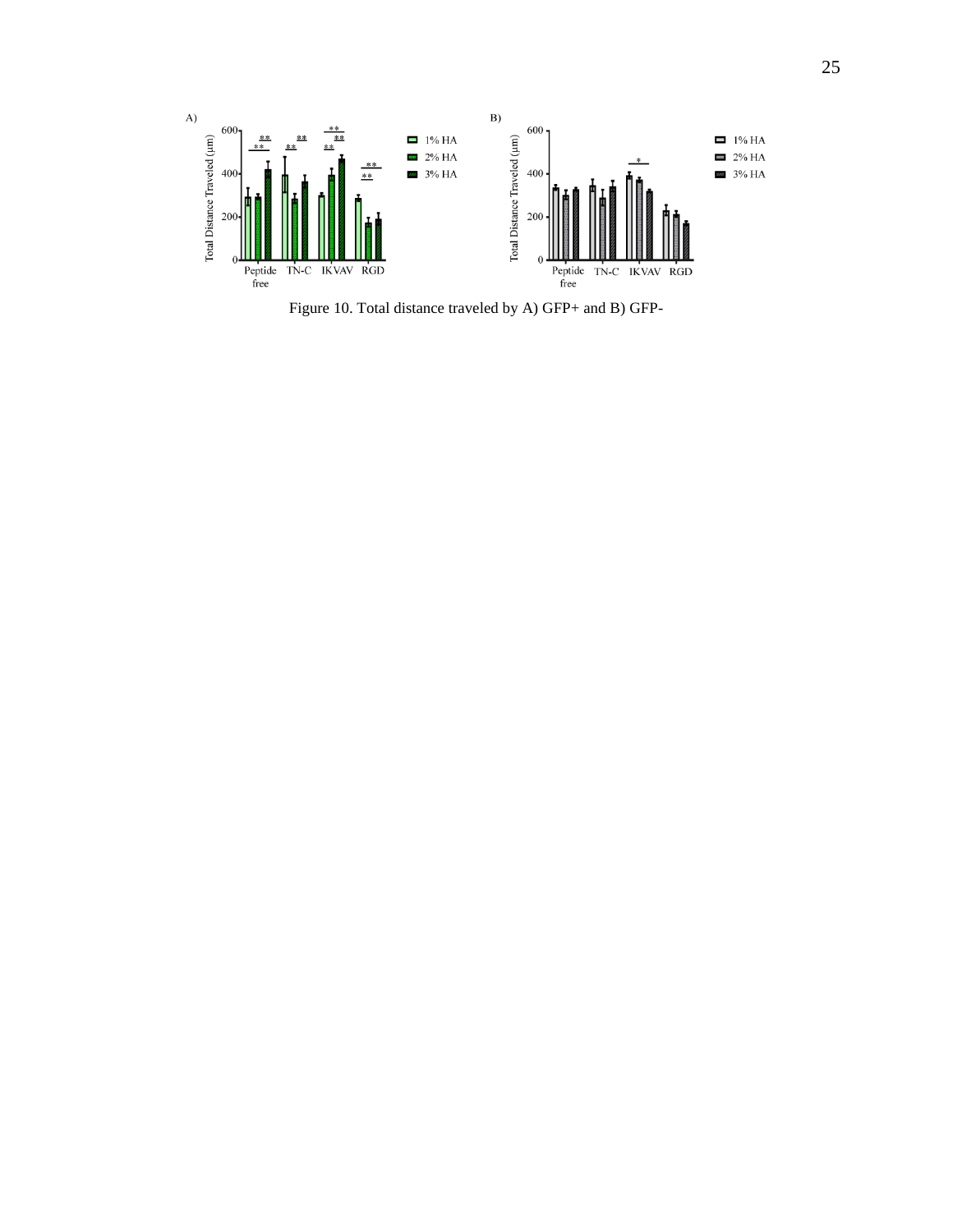## **7. REFERENCES**

<span id="page-38-0"></span>[1] S. Calve, S.J. Odelberg, H.-G. Simon, A transitional extracellular matrix instructs cell behavior during muscle regeneration, Developmental biology 344(1) (2010) 259-271.

[2] S. Calve, H.G. Simon, Biochemical and mechanical environment cooperatively regulate skeletal muscle regeneration, FASEB journal : official publication of the Federation of American Societies for Experimental Biology 26(6) (2012) 2538-45.

[3] K. Goetsch, K. Myburgh, C.U. Niesler, In vitro myoblast motility models: investigating migration dynamics for the study of skeletal muscle repair, J. Muscle Res. Cell Motil., 2013, pp. 333-347.

[4] S.S. Rayagiri, D. Ranaldi, A. Raven, I.F. Mohamad Azhar, O. Lefebvre, P.S. Zammit, A.G. Borycki, Basal lamina remodeling at the skeletal muscle stem cell niche mediates stem cell selfrenewal, (2018).

[5] K. Boonen, M. Post, The Muscle Stem Cell Niche: Regulation of Satellite Cells During Regeneration, in: K.J.M. Boonen (Ed.) 2008, pp. 419-432.

[6] F.S. Tedesco, Repairing skeletal muscle: regenerative potential of skeletal muscle stem cells, The Journal Of Clinical Investigation 120(1) (2010) 11.

[7] A.X. Bigard, E. Fink, Skeletal Muscle Regeneration After Injury: Cellular and Molecular Events, (2008) 28-55.

[8] B. Grogan, Hsu, Jr., Volumetric Muscle Loss, J. Am. Acad. Orthop. Surg. 19 (2011) S35- S37.

[9] R. Vracko, Basal lamina scaffold-anatomy and significance for maintenance of orderly tissue structure, The American journal of pathology 77(2) (1974) 314.

[10] J.R. Sanes, The basement membrane/basal lamina of skeletal muscle, The Journal of biological chemistry 278(15) (2003) 12601.

[11] M.M. Murphy, J.A. Lawson, S.J. Mathew, D.A. Hutcheson, G. Kardon, Satellite cells, connective tissue fibroblasts and their interactions are crucial for muscle regeneration, Development 138(17) (2011) 3625.

[12] M.H. Branton, J.B. Kopp, TGF-beta and fibrosis, Microbes and infection 1(15) (1999) 1349-65.

[13] A.L. Serrano, C.J. Mann, B. Vidal, E. Ardite, E. Perdiguero, P. Muñoz-Cánoves, Cellular and Molecular Mechanisms Regulating Fibrosis in Skeletal Muscle Repair and Disease, Current Topics in Developmental Biology 96 (2011) 167-201.

[14] B.T. Corona, J.C. Rivera, J.G. Owens, J.C. Wenke, C.R. Rathbone, Volumetric muscle loss leads to permanent disability following extremity trauma, Journal of rehabilitation research and development 52(7) (2015) 785-92.

[15] K.W. VanDusen, B.C. Syverud, M.L. Williams, J.D. Lee, L.M. Larkin, Engineered skeletal muscle units for repair of volumetric muscle loss in the tibialis anterior muscle of a rat, Tissue engineering. Part A 20(21-22) (2014) 2920-30.

[16] S.I. Hodgetts, M.W. Beilharz, A.A. Scalzo, M.D. Grounds, Why do cultured transplanted myoblasts die in vivo? DNA quantification shows enhanced survival of donor male myoblasts in host mice depleted of CD4+ and CD8+ cells or Nk1.1+ cells, Cell transplantation 9(4) (2000) 489-502.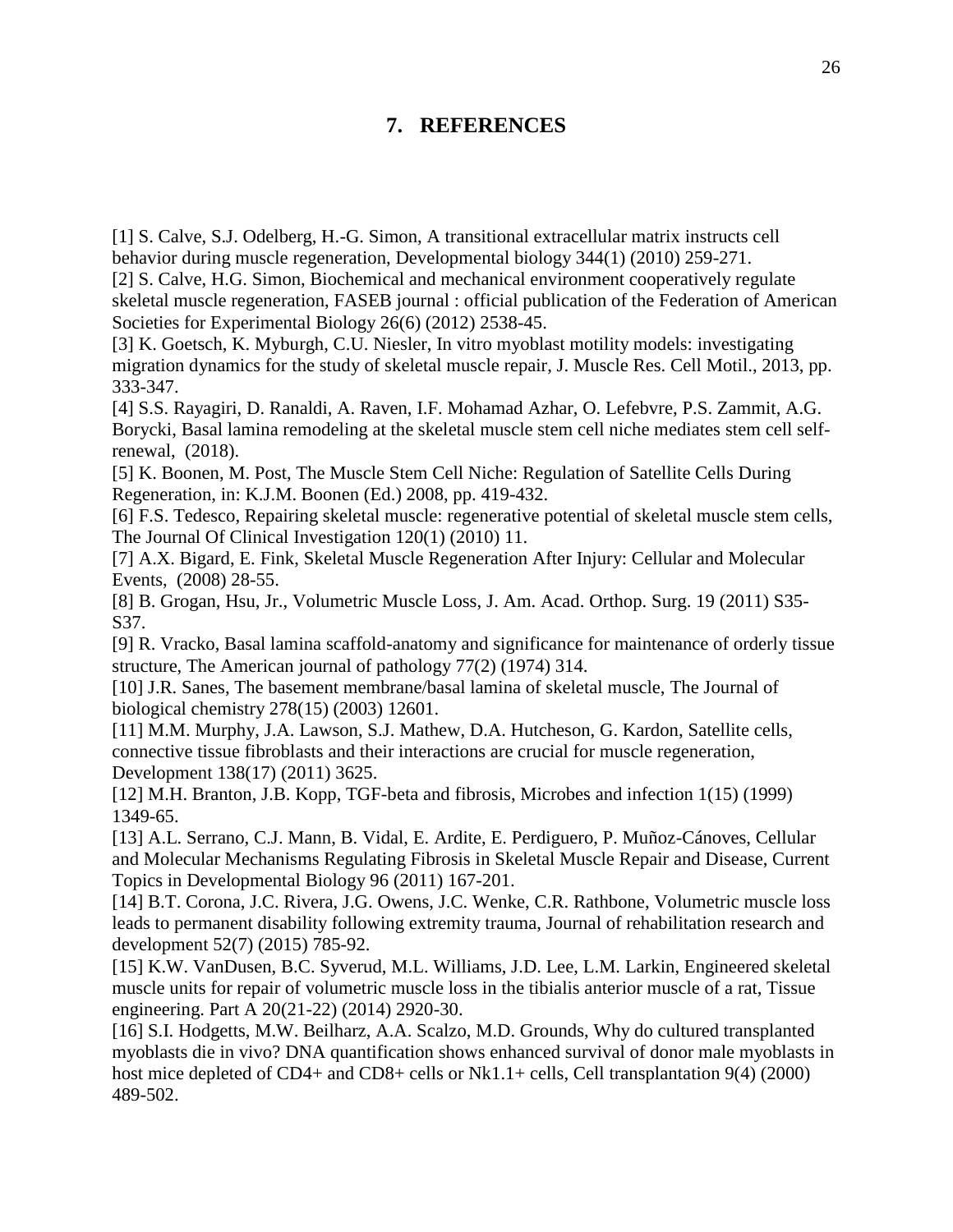[17] C. Fuoco, L.L. Petrilli, S. Cannata, C. Gargioli, Matrix scaffolding for stem cell guidance toward skeletal muscle tissue engineering, Journal of Orthopaedic Surgery and Research 11 (2016) 86.

[18] S. Calve, J. Isaac, J.P. Gumucio, C.L. Mendias, Hyaluronic acid, HAS1, and HAS2 are significantly upregulated during muscle hypertrophy, American journal of physiology. Cell physiology 303(5) (2012) C577-88.

[19] M.N. Collins, C. Birkinshaw, Hyaluronic acid based scaffolds for tissue engineering--a review, Carbohydrate polymers 92(2) (2013) 1262-79.

[20] X.Z. Shu, Y. Liu, Y. Luo, M.C. Roberts, G.D. Prestwich, Disulfide Cross-Linked Hyaluronan Hydrogels, Biomacromolecules 3(6) (2002) 1304-1311.

[21] X. Zheng Shu, Y. Liu, F.S. Palumbo, Y. Luo, G.D. Prestwich, In situ crosslinkable hyaluronan hydrogels for tissue engineering, Biomaterials 25(7-8) (2004) 1339-48.

[22] J.W. Burns, K. Skinner, J. Colt, A. Sheidlin, R. Bronson, Y. Yaacobi, E.P. Goldberg, Prevention of Tissue Injury and Postsurgical Adhesions by Precoating Tissues with Hyaluronic Acid Solutions, Journal of Surgical Research 59(6) (1995) 644-652.

[23] X. Shu, K. Ghosh, Y. Liu, F. Palumbo, Y. Luo, R. Clark, G. Prestwich, Attachment and spreading of fibroblasts on an RGD peptide-modified injectable hyaluronan hydrogel, Journal Of Biomedical Materials Research Part A 68A(2) (2004) 365-375.

[24] U. Hersel, RGD modified polymers: biomaterials for stimulated cell adhesion and beyond, Biomaterials 24(24) (2003) 4385.

[25] W. Ning, Cellular adhesion: Instant integrin mechanosensing, Nature Materials 16(12) (2017) 1173.

[26] D. Eng, M. Caplan, M. Preul, A. Panitch, Hyaluronan scaffolds: A balance between backbone functionalization and bioactivity, Acta biomaterialia 6(7) (2010) 2407-2414.

[27] P.H.W. Butterworth, H. Baum, J.W. Porter, A modification of the Ellman procedure for the estimation of protein sulfhydryl groups, Archives of Biochemistry and Biophysics 118(3) (1967) 716-723.

[28] G.L. Ellman, A colorimetric method for determining low concentrations of mercaptans, Archives of Biochemistry and Biophysics 74(2) (1958) 443-450.

[29] U. Hersel, C. Dahmen, H. Kessler, RGD modified polymers: biomaterials for stimulated cell adhesion and beyond, Biomaterials 24(24) (2003) 4385-4415.

[30] E. Ruoslahti, RGD and other recognition sequences for integrins, Annual review of cell and developmental biology 12 (1996) 697-715.

[31] M.L. Mercado, A. Nur-e-Kamal, H.Y. Liu, S.R. Gross, R. Movahed, S. Meiners, Neurite outgrowth by the alternatively spliced region of human tenascin-C is mediated by neuronal alpha7beta1 integrin, The Journal of neuroscience : the official journal of the Society for Neuroscience 24(1) (2004) 238-47.

[32] K. Tashiro, G.C. Sephel, B. Weeks, M. Sasaki, G.R. Martin, H.K. Kleinman, Y. Yamada, A synthetic peptide containing the IKVAV sequence from the A chain of laminin mediates cell attachment, migration, and neurite outgrowth, The Journal of biological chemistry 264(27) (1989) 16174-82.

[33] K.A. Engleka, A.D. Gitler, M. Zhang, D.D. Zhou, F.A. High, J.A. Epstein, Insertion of Cre into the Pax3 locus creates a new allele of Splotch and identifies unexpected Pax3 derivatives, Developmental biology 280(2) (2005) 396-406.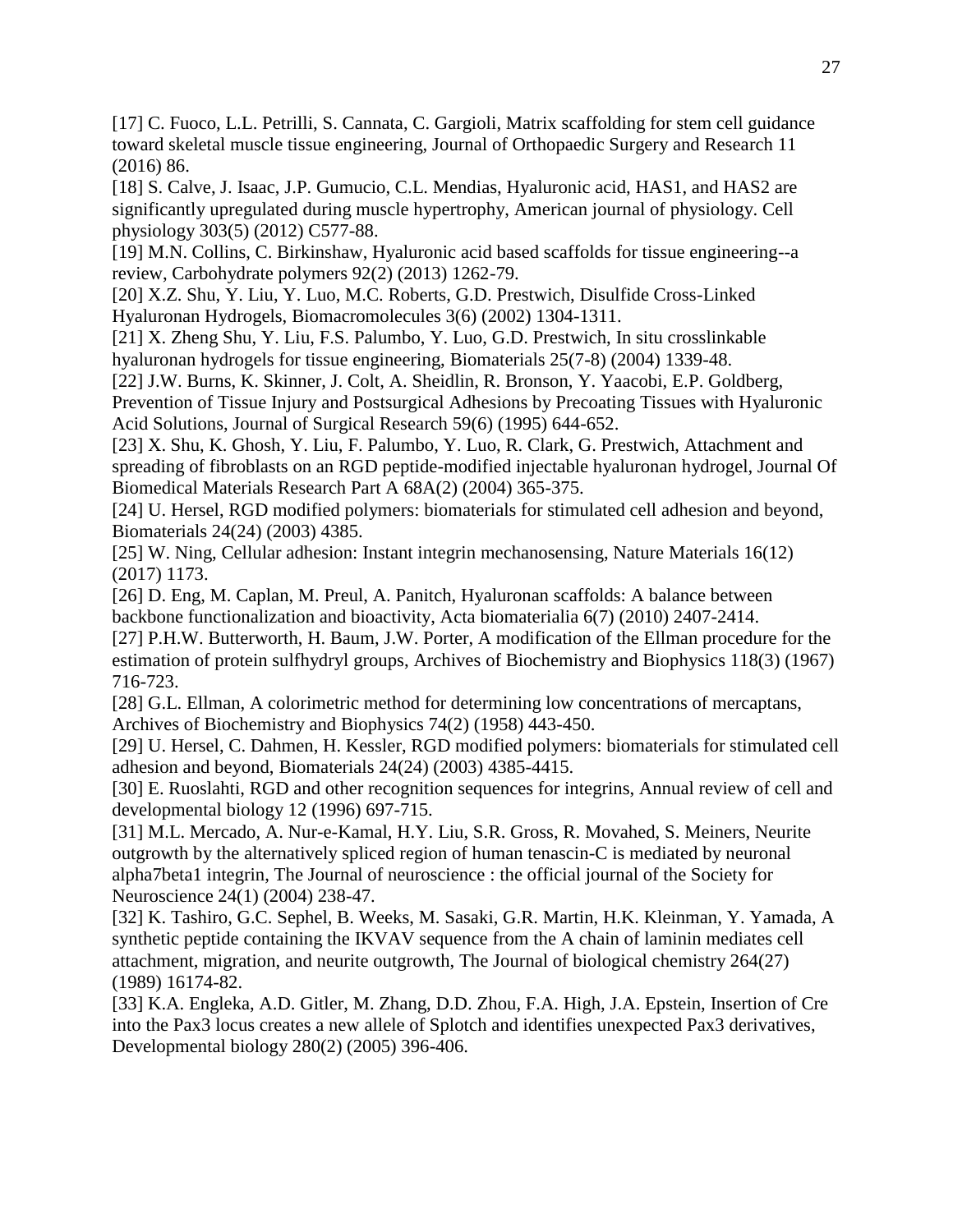[34] M. Linda, A.Z. Theresa, M.S. Susan, O. Seung Wook, A.Z. Hatim, G. Hong, L.N. Lydia, D.P. Richard, J.H. Michael, R.J. Allan, S.L. Ed, Z. Hongkui, A robust and high-throughput Cre reporting and characterization system for the whole mouse brain, Nature Neuroscience 13(1) (2009) 133.

[35] H. Mohammad, R. Syed Morteza, Z. Mehadi, D. Ehsan, Optimization of Chemically Defined Cell Culture Media for Recombinant ONTAK Immunotoxin Production, Iranian Journal of Medical Microbiology 8(3) (2014) 51-57.

[36] R.O. Hynes, Cell adhesion: old and new questions, Trends in cell biology 9(12) (1999) M33-7.

[37] J. Dhawan, T.A. Rando, Stem cells in postnatal myogenesis: molecular mechanisms of satellite cell quiescence, activation and replenishment, Trends in cell biology 15(12) (2005) 666- 673.

[38] S. Oustanina, G. Hause, T. Braun, Pax7 directs postnatal renewal and propagation of myogenic satellite cells but not their specification, EMBO Journal 23(16) (2004) 3430-3439. [39] E. Suniti, R.M. Roger, C.H. Vincent, E. Shibnath, INTERACTIONS BETWEEN HYALURONAN AND ITS RECEPTORS (CD44, RHAMM) REGULATE THE ACTIVITIES OF INFLAMMATION AND CANCER, Frontiers in Immunology 6(MAY) (2015).

[40] C.f. Bentzinger, Yu x. Wang, J. Von maltzahn, Vahab d. Soleimani, H. Yin, Michael a. Rudnicki, Fibronectin Regulates Wnt7a Signaling and Satellite Cell Expansion, Cell Stem Cell 12(1) (2013) 75-87.

[41] E. Hadjipanayi, V. Mudera, R.A. Brown, Close dependence of fibroblast proliferation on collagen scaffold matrix stiffness, Journal of Tissue Engineering and Regenerative Medicine 3(2) (2009) 77-84.

[42] K. Veit, B.-S. Beate, W. Franz, Hyaluronic acid influences the migration of myoblasts within the avian embryonic wing bud, American Journal of Anatomy 192(4) (1991) 400-406. [43] M.D. Boppart, D.J. Burkin, S.J. Kaufman, Alpha7beta1-integrin regulates

mechanotransduction and prevents skeletal muscle injury, American journal of physiology. Cell physiology 290(6) (2006) C1660.

[44] T. Boontheekul, E.E. Hill, H.J. Kong, D. Mooney, Regulating Myoblast Phenotype Through Controlled Gel Stiffness and Degradation, Tissue Engineering 13(7) (2007) 1431-1442.

[45] K. Ghosh, Z. Pan, E. Guan, S. Ge, Y. Liu, T. Nakamura, X.-D. Ren, M. Rafailovich, R.A.F. Clark, Cell adaptation to a physiologically relevant ECM mimic with different viscoelastic properties, Biomaterials 28(4) (2007) 671-679.

[46] V.P. Terranova, M. Aumailley, L.H. Sultan, G.R. Martin, H.K. Kleinman, Regulation of cell attachment and cell number by fibronectin and laminin, Journal of Cellular Physiology 127(3) (1986) 473-479.

[47] S.L. Goodman, G. Risse, K. Von Der Mark, The E8 subfragment of laminin promotes locomotion of myoblasts over extracellular matrix, The Journal of Cell Biology 109(2) (1989) 799-809.

[48] J. Huijbregts, J.D. White, M.D. Grounds, The absence of MyoD in regenerating skeletal muscle affects the expression pattern of basement membrane, interstitial matrix and integrin molecules that is consistent with delayed myotube formation, Acta Histochemica 103(4) (2001) 379-396.

[49] E. Brzóska, V. Bello, T. Darribère, J. Moraczewski, Integrin α3 subunit participates in myoblast adhesion and fusion in vitro, Differentiation 74(2‐3) (2006) 105-118.